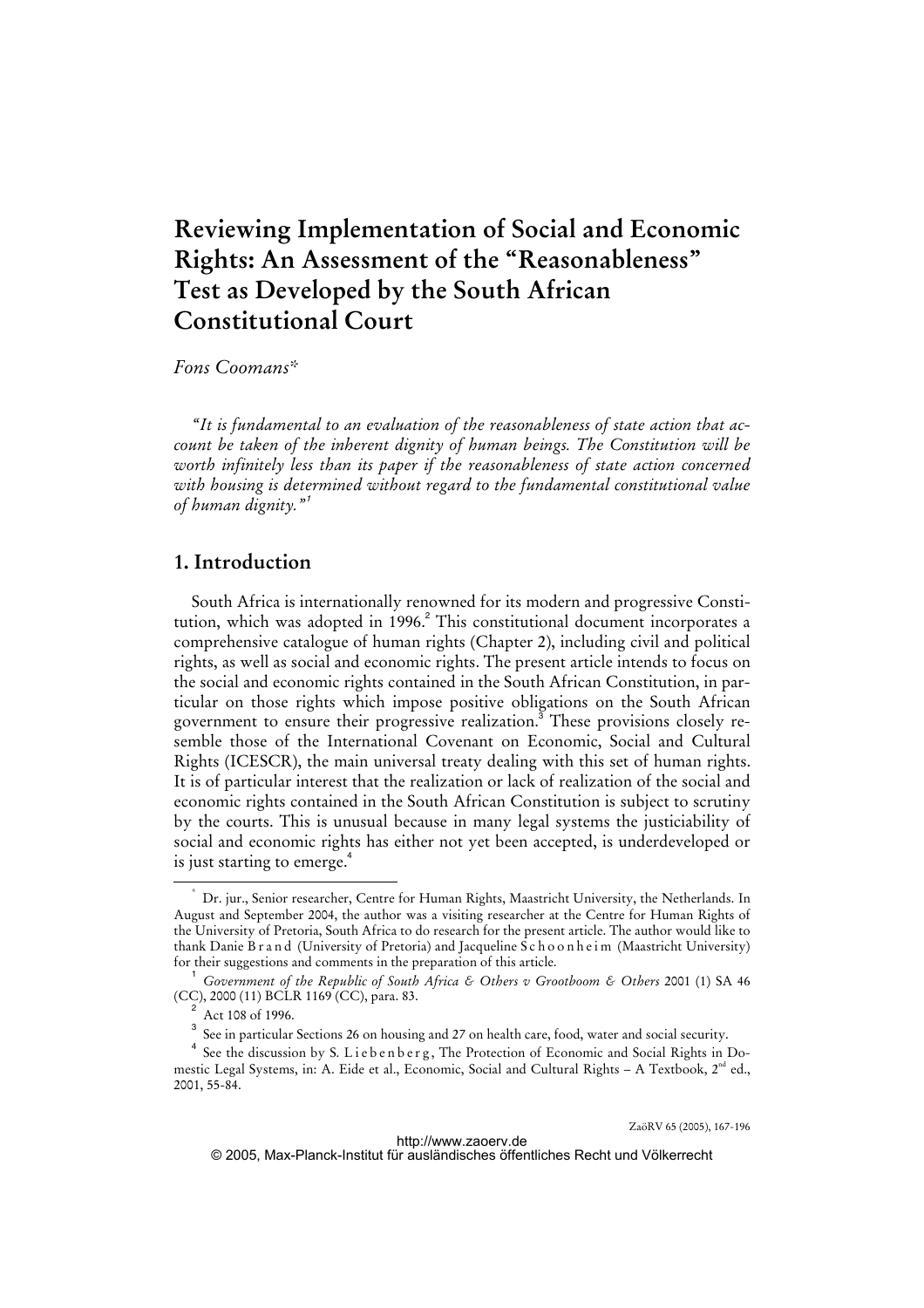### 168 Coomans

The South African Constitutional Court has developed a standard of review for assessing compliance with constitutional obligations in the area of social and economic rights by the South African governmental authorities. This standard of scrutiny, the reasonableness test, allows for an assessment of the reasonableness of the measures taken by the government to realize social and economic rights within its available resources. This is a promising development, taking into account the difficulties related to reviewing implementation of positive obligations. One of the main issues in the debate and development of the justiciability of social and economic rights is the question of the extent to which a court may review, reverse or quash decisions and policies decided upon by democratically legitimated bodies, i.e. government and parliament. This touches upon constitutional issues concerning the separation of powers. The Constitutional Court in South Africa has struggled with this dilemma, and has developed the reasonableness test to address issues arising from this question. The present article focuses on what this reasonableness review entails, how it has been applied by the South African Constitutional Court in its case-law to date and its strengths and weaknesses. In addition, the present contribution compares aspects of this method of review with the approach adopted by the United Nations Committee on Economic, Social and Cultural Rights (hereafter the UN Committee or the Committee), the body charged with monitoring implementation of the ICESCR by state parties. Finally, an overall assessment will be made of this method of review, including the potential for cross-fertilization between domestic constitutional law and international human rights law in the area of social and economic rights.

# **2. The Protection of Social and Economic Rights in the South African Constitution**

## **2.1. The Values Underlying the South African Constitution**

Central to a proper understanding of the provisions for social and economic rights in the South African Constitution is to have a close look at the values underlying the Constitution. The Constitution must be viewed against the background of the past, in particular the era of A p a r the id and its legacy, and the determination of the drafters of the Constitution to overcome this deplorable history and work towards a society based on democratic values, social justice and fundamental human rights.<sup>5</sup> This development has been characterized as "transformative constitutionalism", a process aimed at transforming a society in "a democratic, participatory and egalitarian direction", in which large-scale social change is to be achieved through non-violent political processes based on the rule of law.<sup>6</sup> The process of

 $\frac{1}{5}$ See the Preamble of the Constitution.

 $^6$  K. Klare, Legal Culture and Transformative Constitutionalism, 14 South African Journal of Human Rights (SAJHR) (1998) 146, at 150.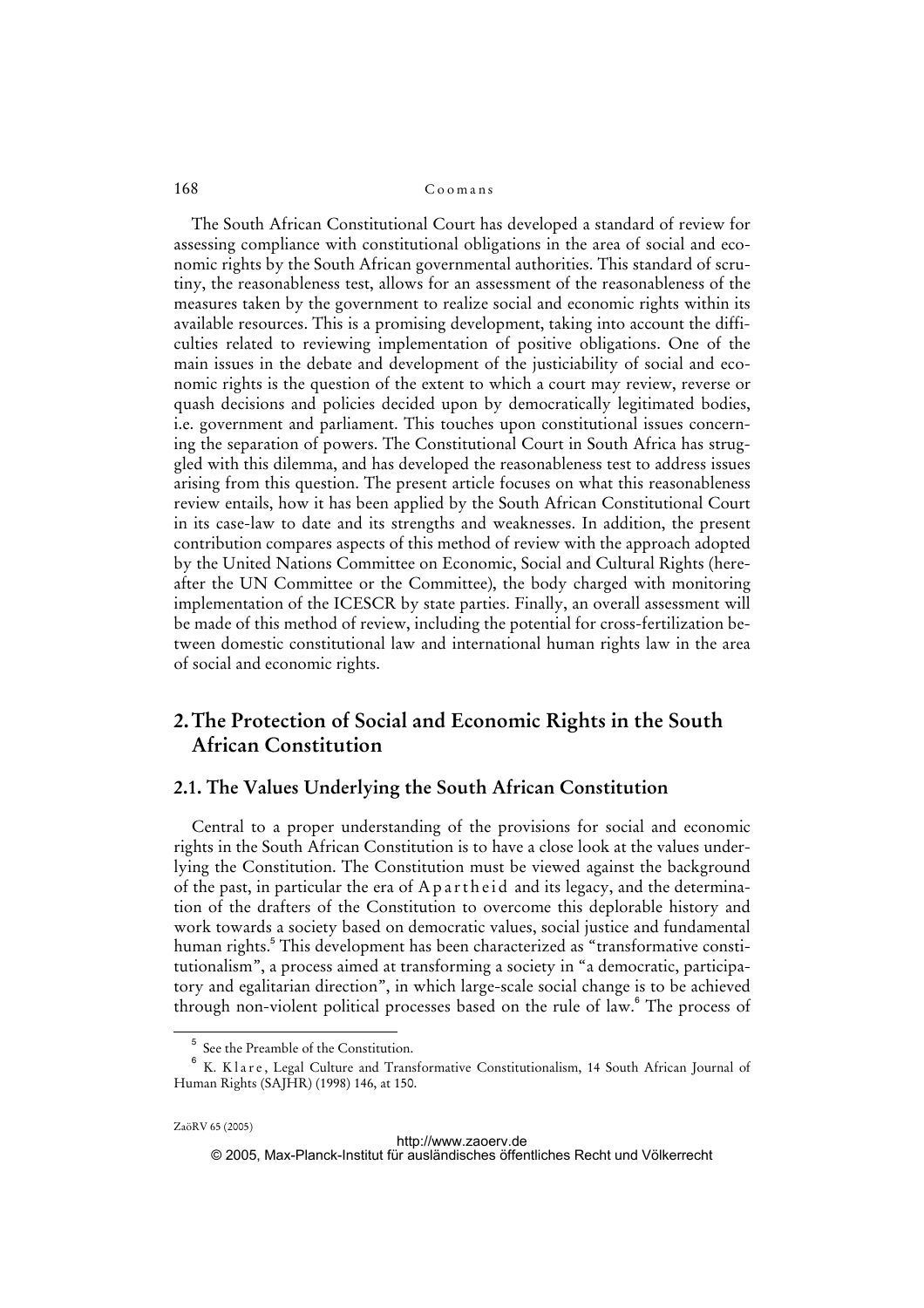building towards a more just society also implies a transformation of the existing unequal social and economic status quo, with a view to achieving a situation in which the dignity of people is guaranteed and their wellbeing cared for. This mission is reflected in the basic provisions of the Constitution which set out the values underlying the Bill of Rights. These values include human dignity, equality and freedom.<sup>7</sup> The aims of overcoming the legacy of Apartheid and achieving a more humane, equal and just society has been explicitly recognized by the Constitutional Court. In the *Soobramoney* case, the Court stated:<sup>8</sup>

We live in a society in which there are great disparities in wealth. Millions of people are living in deplorable conditions and in great poverty. There is a high level of unemployment, inadequate social security, and many do not have access to clean water or to adequate health services. These conditions already existed when the Constitution was adopted and a commitment to address them, and to transform our society into one in which there will be human dignity, freedom and equality, lies at the heart of our new constitutional order. For as long as these conditions continue to exist that aspiration will have a hollow ring.

In *Pretoria City Council v Walker<sup>9</sup>*, the Constitutional Court found that the equality provisions of the Constitution are

premised on a recognition that the ideal of equality will not be achieved if the consequences of those inequalities and disparities caused by discriminatory laws and practices in the past are not recognised and dealt with.

Social and economic rights constitute a manifestation of these values in order to achieve that people can live, work and develop to their fullest potential as human beings. They are also meant to correct the inequalities of the past. Consequently, the Constitution gives ample attention to the protection of those rights.<sup>10</sup> The state must respect, protect, promote and fulfill all of the rights listed in the Bill of Rights.<sup>11</sup> These obligations imply both negative and positive duties for the state.<sup>12</sup>

# **2.2. The Provisions on Social and Economic Rights**

In addition to civil and political rights, the Constitution contains extensive provisions on social, economic and cultural rights. These include sections on freedom of trade, occupation and profession, labor relations, the environment, property,

<sup>7</sup> See Sec. 7(1) Constitution. See also Sec. 1, 9 and 10.

<sup>8</sup> *Soobramoney v Minister of Health,* KwaZulu-Natal 1997 (12) BCLR 1696, para. 8.

<sup>9</sup> *Pretoria City Council v Walker*, 1998 (2) SA 363 (CC), para. 46.

<sup>&</sup>lt;sup>10</sup> P. D e V o s, *Grootboom*, The Right of Access to Housing and Substantive Equality as Contextual Fairness, 17 SAJHR (2001), 258-276, at 260-263.

 $11$  Section 7(2) of the Constitution.

For an explanation and application of this typology of obligations, see F. C o o m a n s, The *Ogoni* Case Before the African Commission on Human and Peoples' Rights, 52 ICLQ (2003), 749-760 and the General Comments of the UN Committee on the right to food, education, health and water (see note 87 *infra* for references to UN documents).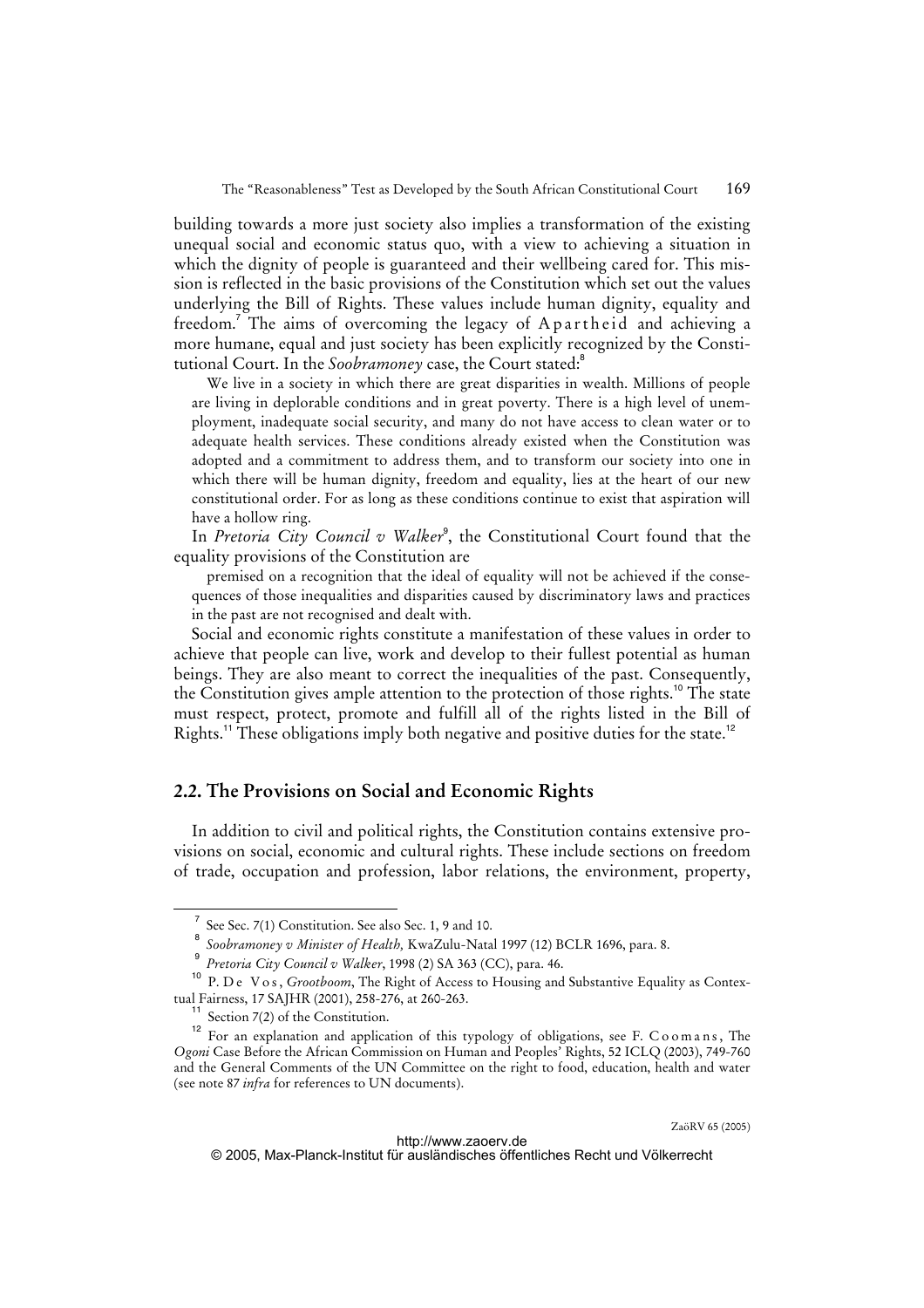housing, health care, food, water and social security, social and economic rights of children, education, language and culture and cultural, religious and linguistic communities.<sup>13</sup> The present subsection of this contribution will focus on those social and economic rights imposing clearly stated positive obligations on the state for their realization.<sup>14</sup> Although the formulations used in these provisions vary somewhat, a few key categories can be identified.<sup>15</sup> First, there are provisions on the basis of which "everyone has the right to have access to" adequate housing, health care services, sufficient food and water and social security.<sup>16</sup> The state has an obligation to take "reasonable legislative and other measures, within its available resources, to achieve the progressive realization" of these rights.<sup>17</sup> Due to inherent limitations on state resources, these rights may be characterized as "qualified" social and economic rights. Secondly, a number of "unqualified" social and economic rights can be identified. They are unqualified, because they do not contain references to reasonable measures, available resources and progressive realization. These include the right to basic nutrition, shelter, basic health care services and social services, as well as basic education, including adult basic education.<sup>18</sup> Thirdly, subsections 3 of Sections 26 and 27 provide for protection against forced evictions and the refusal of emergency medical treatment respectively. They protect against both state conduct and conduct by private parties in such cases.

An important source of inspiration for drafting the constitutional provisions on social and economic rights was the ICESCR. This is obvious from a comparison of Sections 26 and 27 of the Constitution with the Covenant: they were clearly drafted with the Covenant in mind,<sup>19</sup> in particular Article 2(1), which provides:

Each State Party to the present Covenant undertakes to take steps, individually and through international assistance and co-operation, especially economic and technical, to the maximum of its available resources, with a view to achieving progressively the full

#### <http://www.zaoerv.de>

© 2005, Max-Planck-Institut für ausländisches öffentliches Recht und Völkerrecht

 $\overline{13}$  Sections 22-31.

<sup>14</sup> Sections 26 on housing, 27 on health care, food, water and social security, 28 on children and 29 on education.

<sup>&</sup>lt;sup>15</sup> See S. Liebenberg, The Interpretation of Socio-Economic Rights, in: S. Woolman et al. (eds.), Constitutional Law of South Africa, 2<sup>nd</sup> ed., Juta, Cape Town – Lansdowne 2004, Vol. II, at 33-5.

Sections 26(1) reads: Everyone has the right to have access to adequate housing. Section 27(1): Everyone has the right to have access to –

<sup>(</sup>a) health care services, including reproductive health care;

<sup>(</sup>b) sufficient food and water; and

<sup>(</sup>c) social security, including, if they are unable to support themselves and their dependants, appropriate social assistance.

<sup>&</sup>lt;sup>17</sup> Sections 26(2) and 27(2) are almost identical: The state must take reasonable legislative and other measures, within its available resources, to achieve the progressive realisation of this right / of each of these rights.

<sup>18</sup> Sections 28(1)(c) and 29(1)(a). Section 29(1)(b) lays down the right to further education, which the state, through reasonable measures, must make progressively available and accessible. This right does not have a reference to "available resources".

<sup>&</sup>lt;sup>19</sup> Liebenberg, *supra* note 15, at 33-4, referring to the preparatory work of the Constitution.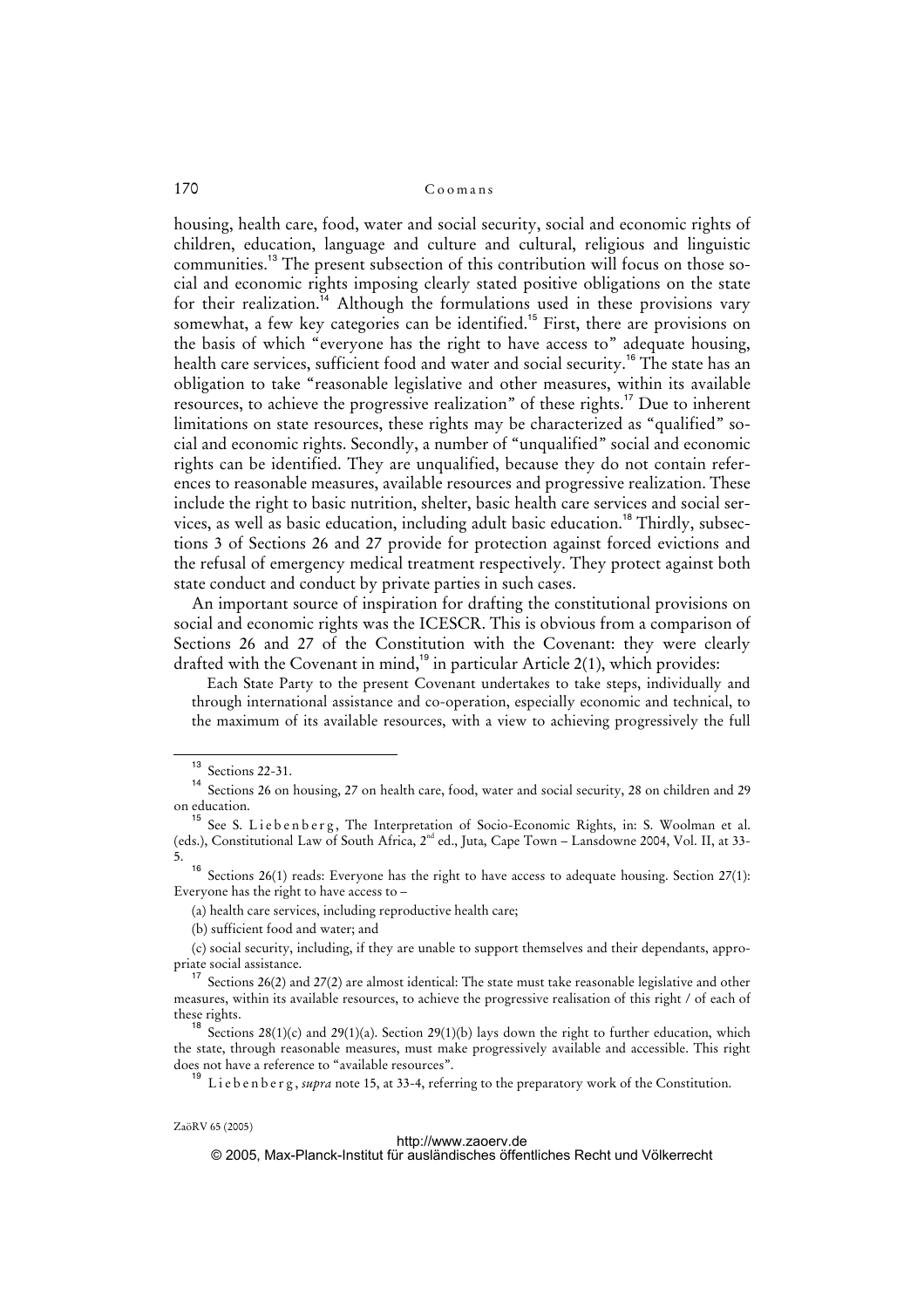realization of the rights recognised in the present Covenant by all appropriate means, including particularly the adoption of legislative measures.

Differences in formulation and meaning can also be noted. First, Sections 26 and 27 of the South African Constitution provide for the obligation of the state to take reasonable legislative and other measures, while Article 2(1) of the Covenant refers to "all appropriate means, including particularly the adoption of legislative measures". Second, concerning the input of resources, Sections 26 and 27 limit these to the resources available, while the Covenant requires an input to the maximum of the state's available resources. Third, Sections 26 and 27 aim at the progressive realization of the right to housing and health, while Article 2(1) of the Covenant aims at achieving progressively the full realization of the rights. While these differences may seem trivial, we will see later that certain elements have indeed been given a different meaning and interpretation by the Constitutional Court. For now it is sufficient to note that Article 2(1) of the Covenant seems to aim at the realization of an optimal situation in which there is full realization of all of the rights listed in the Covenant. Sections 26 and 27 of the South African Constitution, on the other hand, seem more modest and perhaps more realistic in this respect.

South Africa has signed but not yet ratified the ICESCR, and is therefore not yet a state party to the treaty. Nonetheless, Section 39(1)(b) of the Constitution requires courts to consider international law when interpreting the Bill of Rights. Section 233 also requires courts when interpreting legislation to give preference to any reasonable interpretation which is consistent with international law over any alternative interpretation which is not consistent with international law. Thus, although South Africa has not yet ratified the ICESCR, this treaty may still have an impact on the domestic legal order and may be used by the courts for interpretive guidance. The impact would be much greater however if South Africa were to ratify the treaty and incorporate it into its domestic law, because it would then give rise to binding legal obligations.<sup>20</sup>

### **2.3. The Justiciability of Social and Economic Rights**

Section 38 of the Constitution provides standing to a large group of claimants to approach a court and allege an infringement or threatened violation of a right laid down in the Bill of Rights. Such a court may grant appropriate relief. Constitutional matters may be dealt with by High Courts, the Supreme Court of Appeal and the Constitutional Court. However, the Constitutional Court is the highest court in all constitutional matters.<sup>21</sup> When deciding a constitutional matter within its power, a court must declare that any law or conduct inconsistent with the Constitution is invalid to the extent of its inconsistency. In this respect, a court may

On the delay in the process of ratification, see C. Heyns/F. Viljoen, The Impact of the United Nations Human Rights Treaties on the Domestic Level, The Hague, 2002, at 546.

<sup>&</sup>lt;sup>21</sup> See Sections 165-172 Constitution.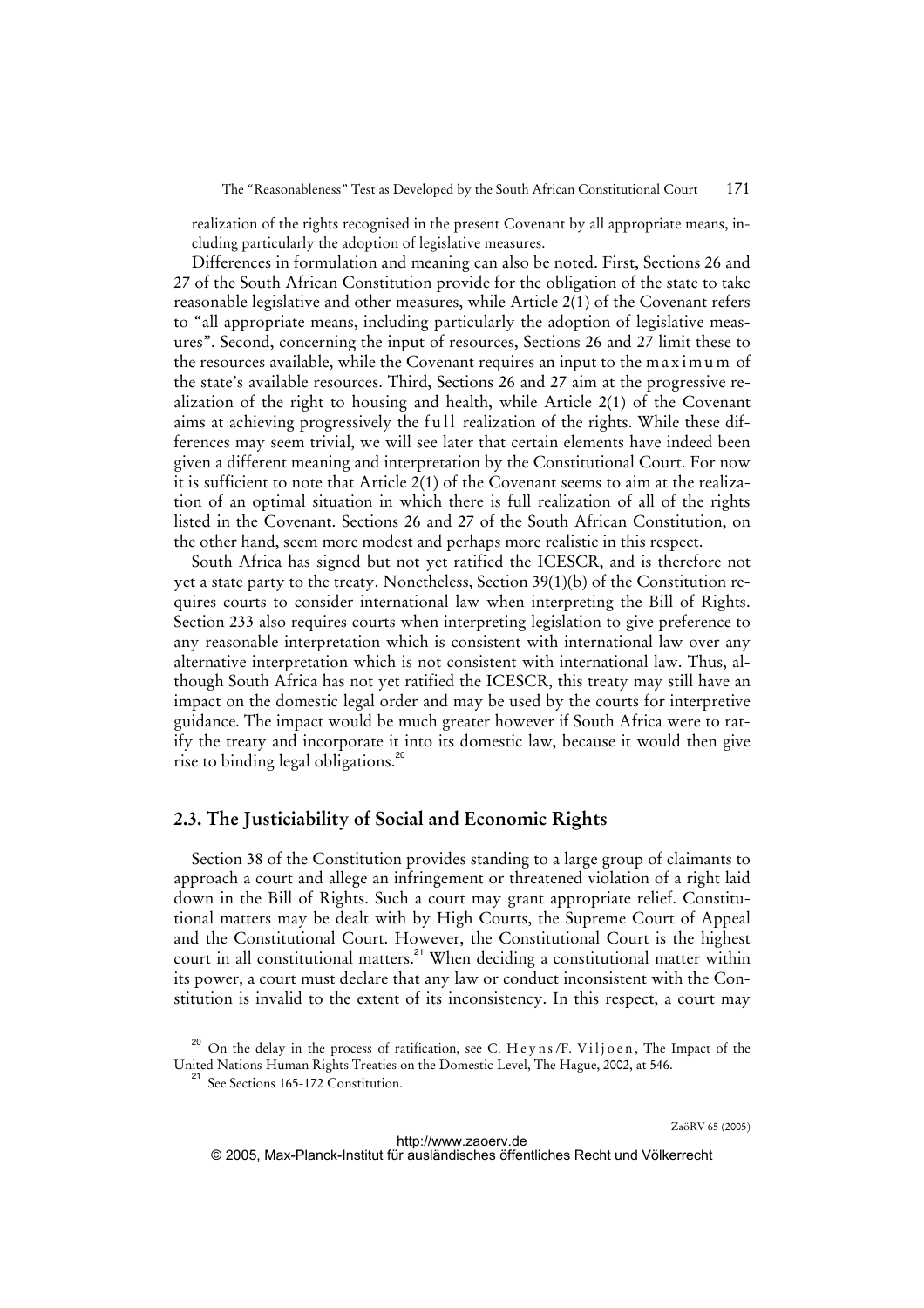make any order that is just and equitable.<sup>22</sup> It would thus seem beyond doubt that social and economic rights are also justiciable and subject to protection by the courts. This was a serious matter of dispute when the new Constitution was subject to a certification procedure before the Constitutional Court. Objections to the inclusion of social and economic rights in the Constitution were supported by the argument that such rights would force the judiciary to encroach upon the domain of the legislature and the executive by dictating how the budget should be allocated.<sup>23</sup> The Court rejected these objections and held that,

it is true that the inclusion of socio-economic rights may result in courts making orders which have direct implications for budgetary matters. However, even when a court enforces civil and political rights, such as equality, freedom of speech and the right to a fair trial, the order it makes will often have such implications. (…) In our view it cannot be said that by including socio-economic rights within a bill of rights, a task is conferred upon courts so different from that ordinarily conferred upon them by a bill of rights that it results in a breach of the separation of powers. $24$ 

With respect to the justiciability of social and economic rights, the Court was of the opinion that,

these rights are, at least to some extent, justiciable. (…) The fact that socio-economic rights will almost inevitably give rise to such (budgetary) implications does not seem to us to be a bar to their justiciability. At the very minimum, socio-economic rights can be negatively protected from improper invasion.<sup>25</sup>

The Court thus accepts the justiciability of social and economic rights in principle, limited, as a minimum, to the enforceability of negative obligations, i.e. the obligation not to interfere with the free enjoyment of these rights, or, to put it differently, the obligation to respect these rights. In reference to the Certification Judgment in the *Grootboom* case, to be discussed in the next section, the Constitutional Court observed that since the justiciability of social and economic rights is beyond question, the key issue is how to enforce them in a given case, a difficult question requiring a case-by-case approach.<sup>26</sup> Overall it is clear that the courts have an important role to play in upholding the values of the Constitution and granting relief if a human right has been violated. What this means for the protection of social and economic rights will be analyzed in the next section.

© 2005, Max-Planck-Institut für ausländisches öffentliches Recht und Völkerrecht

 $22$  Section 172(1).

<sup>&</sup>lt;sup>23</sup> Ex Parte Chairperson of the Constitutional Assembly: In re Certification of the Constitution of *the Republic of South Africa* 1996 (4) SA 744; 1996 (10) BCLR 1253 (CC), para. 77.

 $24$  Ibid.

<sup>25</sup> Ibid. at para. 78.

<sup>26</sup> *Government of the Republic of South Africa & Others v Grootboom & Others* 2001 (1) SA 46 (CC), 2000 (11) BCLR 1169 (CC). All judgments of the Constitutional Court are available at <www.concourt.gov.za>.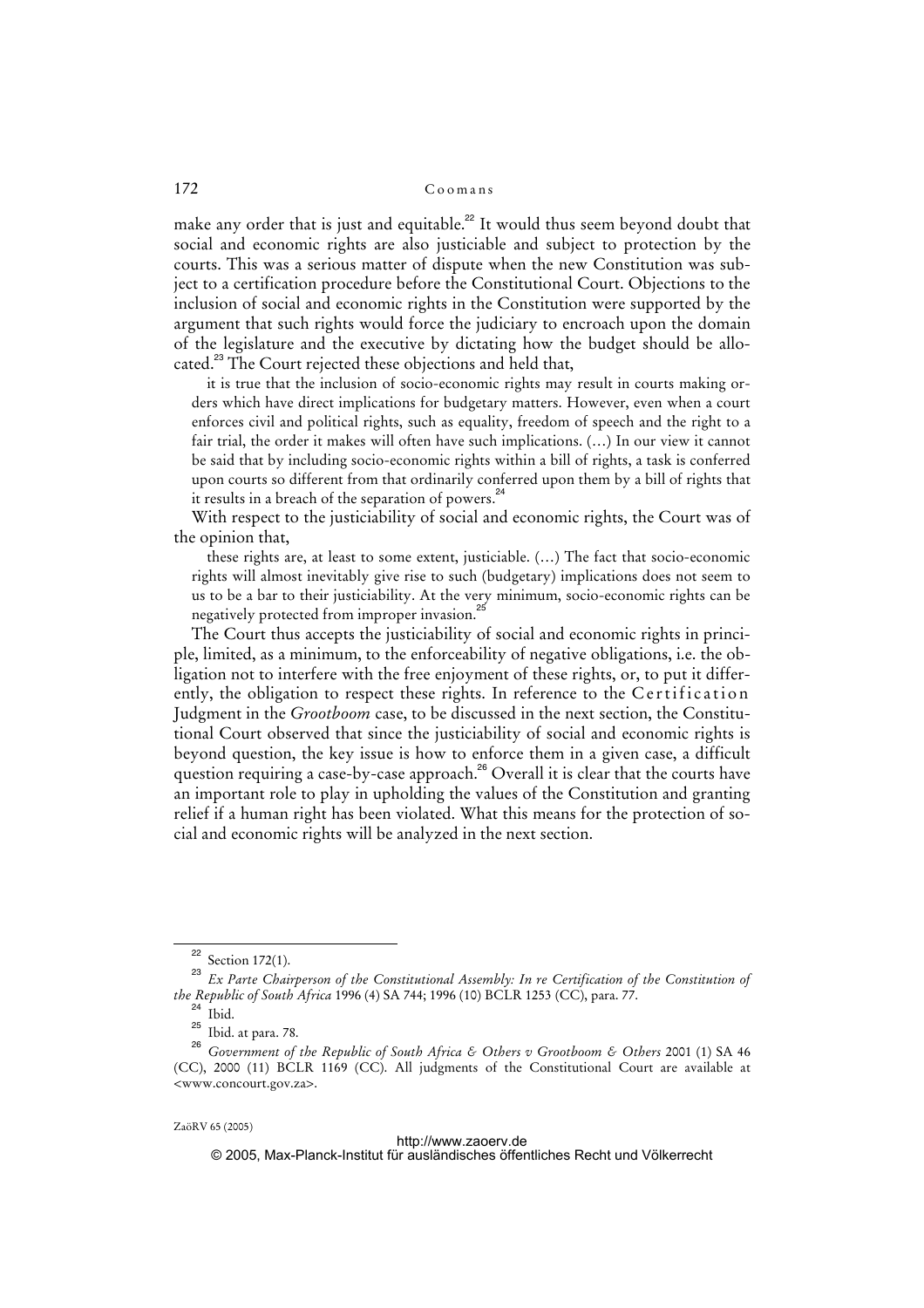# **3. The Reasonableness Test as Developed by the Constitutional Court**

## **3.1. The Relevant Cases**

Before discussing the concept of reasonableness review, it is necessary to provide some information on the relevant cases in which the Court has been called to assess whether governmental authorities had complied with their constitutional obligation to take reasonable legislative and other measures, within their available resources, to achieve the progressive realization of specific social and economic rights. Up to mid 2004, the Court has dealt with four cases in which Sections 26 and 27 of the Constitution were the key provisions requiring interpretation.

The first was the case of *Soobramoney*. <sup>27</sup> The appellant was a 41-year-old diabetic man suffering from heart disease, cerebro-vascular disease and irreversible chronic renal failure. His life could be prolonged by means of regular renal dialysis. He sought dialysis treatment from a public hospital in Durban. He was refused this treatment, however, because the hospital did not have sufficient resources to provide dialysis treatment to all patients. Hospital guidelines admitted patients to dialysis treatment only if they were eligible for a kidney transplant. Only patients who were free from significant vascular of cardiac diseases were eligible for a kidney transplant. As Mr. Soob ramoney was suffering from ischaemic heart disease and cerebro-vascular disease, he was not eligible for a kidney transplant and consequently also not for renal dialysis. He challenged this decision, relying on Section 27(3) of the Constitution which provides that no one may be refused emergency medical treatment.

The *Grootboom* case<sup>28</sup> concerned a group of squatters who had been evicted from a parcel of land in a village in the Western Cape province. As a result they were homeless and were camping on a sports field adjacent to a community centre at the time they filed their complaint. Their living conditions were extremely poor. They sought an order from the municipality where they lived to provide them and their children with adequate basic temporary shelter or housing in premises or on land owned or leased by the state, pending their obtaining permanent accommodation, and to provide sufficient basic nutrition, shelter, health and care services to all of the children of the squatters. Their complaint relied on Sections 26 and 28 of the Constitution, which they argued implied a duty on the part of the state to provide them with basic shelter. They contended that the inability of the state to provide immediate access to adequate housing did not justify failure to take steps to provide some form of temporary housing or shelter however inadequate during the

 $\frac{1}{27}$ *Supra* note 8. See paras. 1-7 of the Judgement for the facts of this case.

<sup>28</sup> *Supra* note 26. The facts of the case are described in the Judgment of the Cape High Court, dealing with this case in first instance, see *Grootboom v Oostenberg Municipality and Others* 2000 (3) BCLR 277 (C).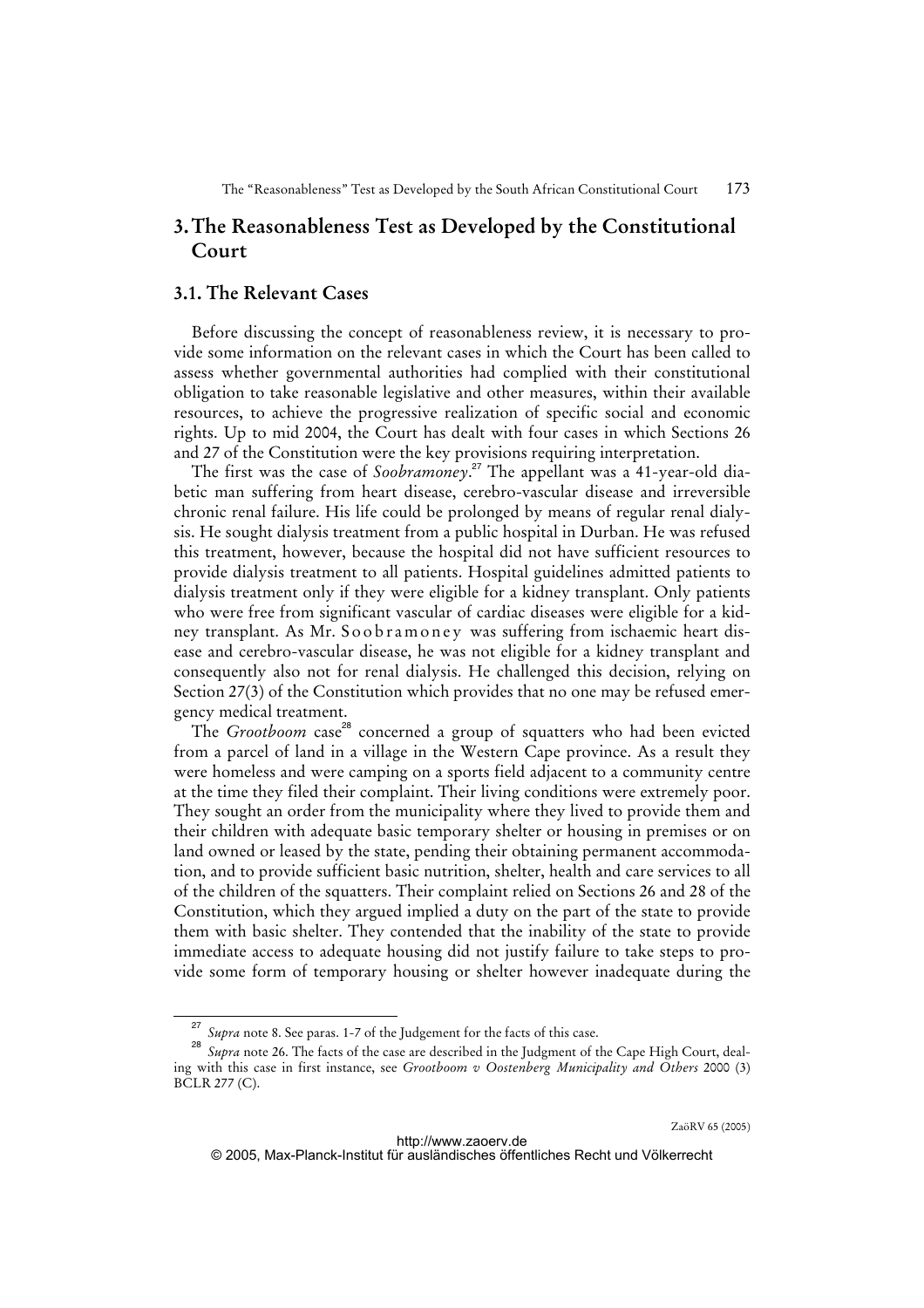period in which the state implemented its program to provide access to adequate housing.

The third case is known as the *TAC* case,<sup>29</sup> named after the principal actor, the Treatment Action Campaign. This case concerned the policy of the South African government to respond to the HIV/AIDS pandemic, in particular with its program concerning mother-to-child-transmission of HIV at birth. For that purpose the government used Nevirapine as a drug. However, the drug was made available as part of a pilot project at only a limited number of research and training sites in the provinces, and consequently to only a limited number of mothers. The applicants contended that these restrictions were unreasonable when seen from the perspective of the South African Bill of Rights, in particular Sections 7(2), 27 and 28(1). The second issue was whether the state, under Sections 27 and 28, had an obligation to plan and implement an effective, comprehensive and progressive program for the prevention of mother-to-child-transmission of HIV throughout the country.

The final cases, known as the *Khosa* case, decided in March 2004, were initiated by a number of Mozambican citizens with permanent residence status in South Africa.<sup>30</sup> They were disqualified for social assistance under the Social Assistance Act of 1992 and the Welfare Laws Amendment Act because they are not South African citizens. The applicants contended that the exclusion of all non-citizens from the social assistance scheme was inconsistent with the obligations of the state under Section 27(1)(c) of the Constitution to provide social security to everyone. In addition they argued that their exclusion limited their right to equality under Section 9 of the Constitution and was unfair under that provision. Finally, they contended that their exclusion was unjustifiable under Section 36, which is the general limitations clause of the Bill of Rights.

# **3.2. The Development and Content of the Reasonableness Test**

The main question facing the Constitutional Court in all of the cases mentioned above was how the courts in South Africa could enforce the positive obligations to fulfil incorporated in Sections 26 and 27 of the Constitution, and at the same time respect the constitutional separation of powers. Put differently, the challenge was to find a method of scrutiny of legislation and policy that acknowledges that policy choices and decisions, as well as decisions about the allocation of the budget, are within the competence of the legislative and executive branch of government, while at the same time acting as the institution of last resort to protect the rights contained in the Bill of Rights, including those that imply positive obligations for

 $\frac{1}{29}$  *Minister of Health and Others v Treatment Action Campaign and Others* 2002 (5) SA 721 (CC). See paras. 1-22 for the background of this case.

<sup>30</sup> *Khosa and Others v the Minister of Social Development and Others* (case CCT 12/03) and *Mahlaule and Others v The Minister of Social Development and Others* (case CCT 13/03).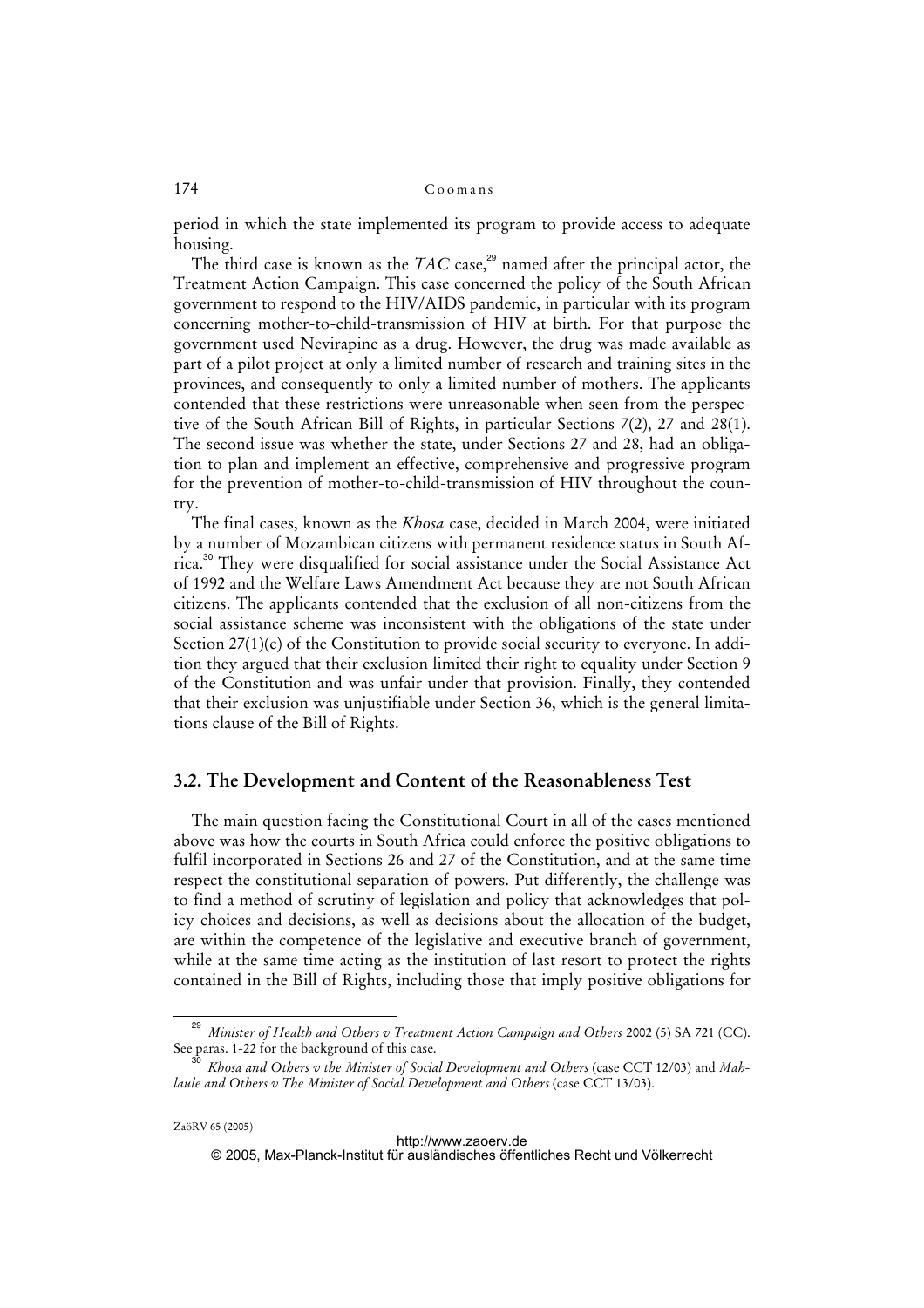the state. The Court did not have a clear and fixed idea about this at the start, but developed its approach gradually.

In *Soobramoney*, decided in 1997, the Constitutional Court found that Section 27(3) concerning emergency medical treatment was not applicable in that case. However, it went on to analyze the claim of the applicant from the perspective of Sections 27(1) and 27(2).<sup>31</sup> The Court held that the hospital guidelines on the basis of which Mr. Soob r a m on ey was refused dialysis were not unreasonable, nor that they were applied in an unfair or irrational manner.<sup>32</sup> With respect to the extra costs that dialysis for everyone in need would imply, the Court observed that this would require an increase in the health budget, while other needs for which the state was responsible would correspondingly receive fewer resources.<sup>33</sup> This brought the Court to the role of the judiciary in decisions and choices about public funding and spending. This role must be deferential to that of the political organs and the competent medical authorities:

These choices involve difficult decisions to be taken at the political level in fixing the health budget, and at the functional level in deciding upon the priorities to be met. A court will be slow to interfere with rational decisions taken in good faith by the political organs and medical authorities whose responsibility it is to deal with such matters.<sup>34</sup>

The Court was thus not willing to interfere in decisions taken by the competent authorities, if these decisions are taken on rational grounds. This is a rather minimal and not very stringent form of review of the implementation of positive obligations by the state. If there is a rational basis for a decision in relation to its purpose, one that is not arbitrary or capricious, the courts should accept it.

In *Grootboom* the Court developed its reasonableness test. In an analysis of Section 26(2), the Court explained its approach to evaluate whether legislative and other measures taken in relation to the housing policy of the government and the situation of the squatters in the case under review were reasonable:<sup>35</sup>

A court considering reasonableness will not enquire whether other more desirable or favourable measures could have been adopted, or whether public money could have been better spent. The question would be whether the measures that have been adopted are reasonable. It is necessary to recognise that a wide range of possible measures could be adopted by the state to meet its obligations. Many of these would meet the requirement of reasonableness. Once it is shown that the measures do so, this requirement is met.

Thus a court will not engage in choices and decisions that belong to the competence of the legislature and the executive. Furthermore, a great variety of measures could pass the reasonableness test. The Court went on to lay down the criteria or elements of the reasonableness test. First, a reasonable program must allocate tasks and responsibilities among different spheres of government (national, provincial,

<sup>31</sup> *Soobramoney*, *supra* note 8, para. 21, 22.

Ibid., para. 25.

 $\frac{33}{34}$  Ibid., para. 28.

 $35$  Ibid., para. 29.

<sup>35</sup> *Grootboom*, *supra* note 26, para. 41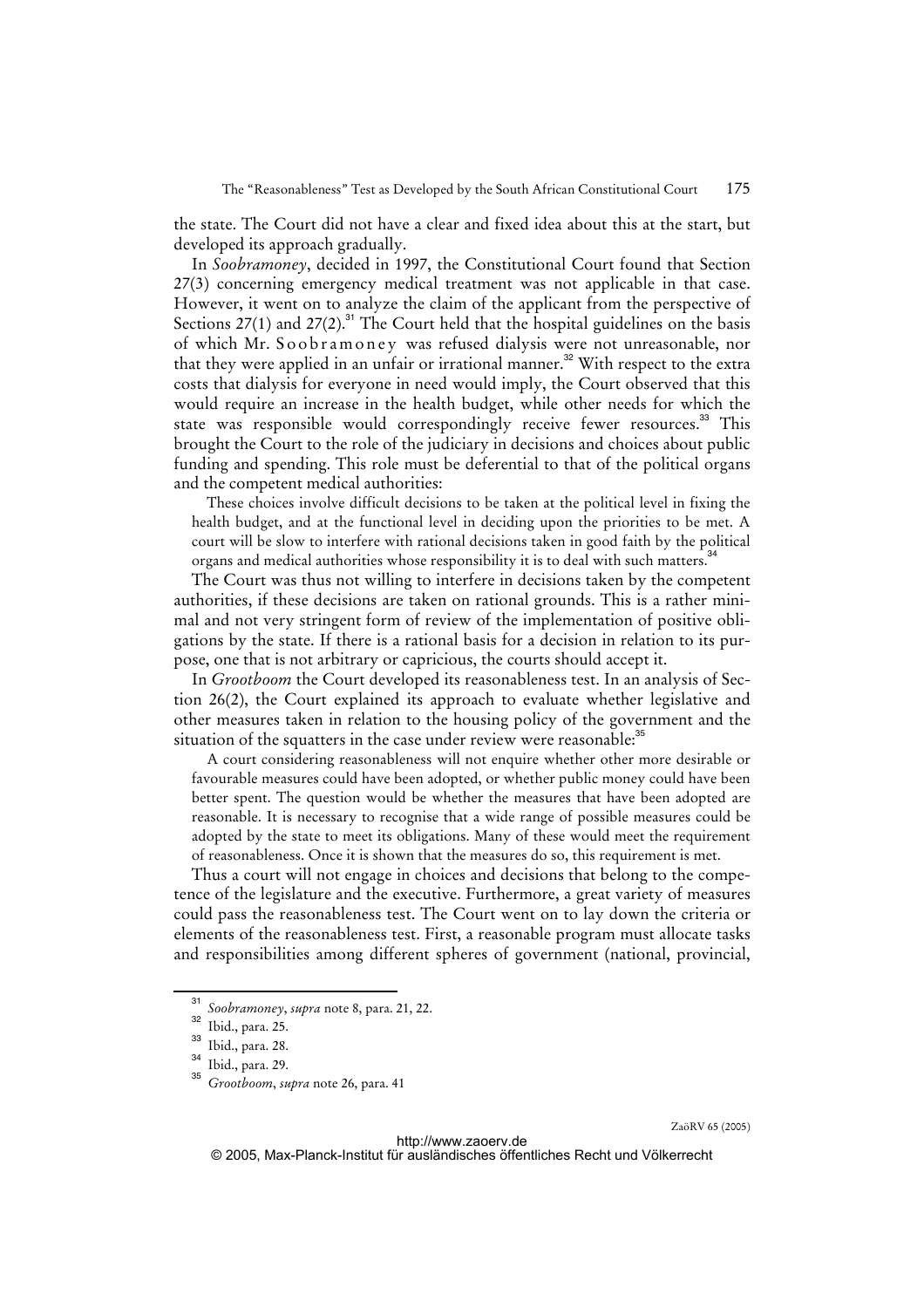local) and provide them with the necessary financial and human resources to carry out their respective legal obligations created by (housing) legislation.<sup>36</sup> Secondly, although legislation will often be required, it is in itself not enough. Legislation must be complemented by policies and programs that are reasonable in conception and implementation. These should be coordinated, coherent and comprehensive. Such policies and programs must be capable of facilitating the realization of a right. $37$  Thirdly, reasonable measures must take into account the social, economic and historical context and background of the situation which the policy aims to address. In addition, a program must be flexible and cater for the alleviation of (housing) needs over the short, medium and long term. A reasonable program must not exclude a significant segment of society.<sup>38</sup> Furthermore, it is essential that for measures to be considered reasonable.<sup>39</sup>

measures cannot leave out of account the degree and extent of the denial of the right they endeavour to realize. Those whose needs are the most urgent and whose ability to enjoy all rights therefore is most in peril, must not be ignored by the measures aimed at achieving realization of the right. It may not be sufficient to meet the test of reasonableness to show that the measures are capable of achieving a statistical advantage in the realization of the right. Furthermore, the Constitution requires that everyone must be treated with care and concern. If the measures, though statistically successful, fail to respond to the needs of those most desperate, they may not pass the test.

Thus the question whether the measures provide for the (housing) needs of the most desperate is crucial in order for the measures to be considered reasonable. The Court explained that "a significant number of desperate people in need are afforded relief, though not all of them need receive it immediately<sup>".40</sup> This argument of the Court should be understood from the perspective of the importance the Constitution gives to the inherent dignity of all human beings. This value must be taken into account in the evaluation of the reasonableness of state action.<sup>41</sup> As for the evaluation of state conduct in the case of the *Grootboom* squatters, the Court ruled that the state housing program in the area of the Cape Metropolitan Council fell short of the requirements of reasonable measures, because the program failed to make reasonable provision for people in this area who have no access to land, no roof over their heads, and who were living in intolerable conditions or crisis situations.<sup>42</sup> On the basis of the criteria set out by the Court in *Grootboom*, the following example of measures may pass the reasonableness test: a program laying down the benchmarks for the achievement of low-budget housing for people living in

<sup>36</sup> Ibid., paras. 39, 40.

<sup>37</sup> Ibid., paras. 41, 42.

<sup>38</sup> Ibid., para. 43.

 $\frac{39}{40}$  Ibid., para. 44.

 $^{40}$  Ibid., para. 68.

Ibid., para. 83.

Ibid., para. 99(c); see also paras. 69 and 95.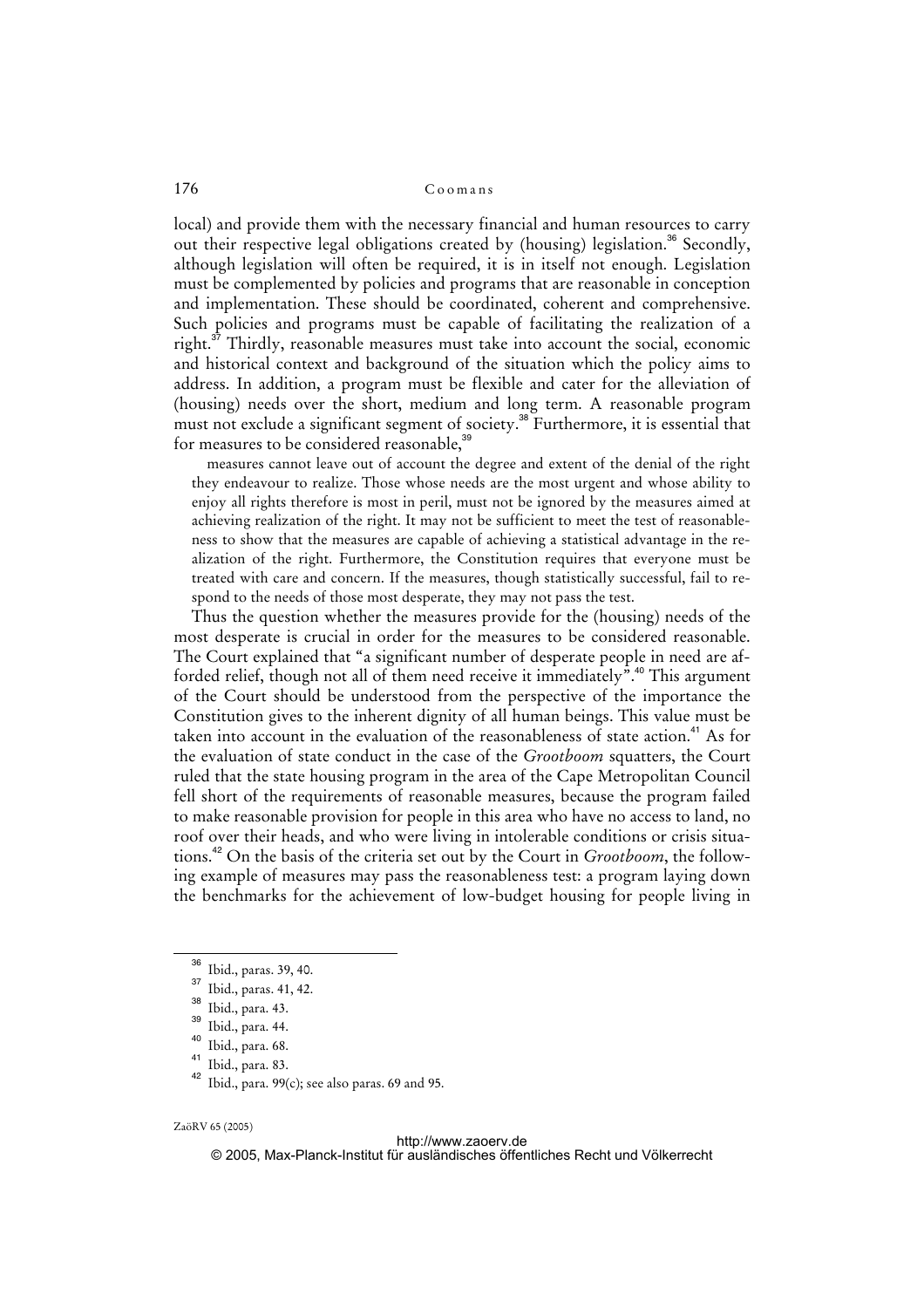slums; a framework law on the right to food; $43$  a program introducing free basic medical care for people who have no regular income.

In the *TAC* case, the Constitutional Court applied the reasonableness test to the policy of the government to combat mother-to-child-transmission of HIV. First the Court observed that the policy of limiting the provision of Nevirapine to a number of training and research sites failed to address the needs of mothers and their babies who do not have access to such sites. The fact that the policy of the government was meant to develop a comprehensive program for the whole country on the basis of the experiences of pilot projects, did not necessarily imply that Nevirapine must be withheld from mothers and children who do not have access to the pilot sites until the best program had been drafted and the necessary funds and infrastructure for the implementation of that program were available.<sup>44</sup> This is particularly so because the administration and provision of Nevirapine is a simple, cheap and potentially lifesaving medical treatment.<sup>45</sup> Consequently, the Court found this part of governmental policy inflexible and exclusionary and thus in breach of the state's obligations under Section 27(2) read in conjunction with the right of everyone to have access to health care services (Section 27(1)(a)). The Court also considered the government's policy of waiting before taking a definitive decision on a comprehensive program for the whole country unreasonable within the meaning of Section  $27(2)$ .<sup>46</sup>

As to the question whether the state, under Sections 27 and 28, complied with the obligation to plan and implement an effective, comprehensive and progressive program for the prevention of mother-to-child-transmission of HIV throughout the country, the Court held that the rigidity of the government's approach with respect to the pilot sites affected its policy as a whole.<sup>47</sup> This implied that the policy of the government fell short of that obligation because doctors at public hospitals and clinics other than at the pilot research and training sites were not enabled to prescribe Nevirapine, even when it was medically indicated and adequate facilities existed for the testing and counseling of pregnant women. In addition, the policy failed to make provision for counselors to be trained in counseling for the use of Nevirapine hospitals and clinics other than at the pilot sites.<sup>48</sup>

In its judgment the Court formulated an additional element of reasonableness review. Given the magnitude of the HIV/Aids problem and the need for a comprehensive national plan of prevention, counseling and treatment, proper communication to the public at large was considered to be essential. Consequently, a national health program must be made known to all concerned. This need for trans-

<sup>&</sup>lt;sup>43</sup> See F. C o o m a n s /K. Y a k p o, A Framework Law on the Right to Food - An International and South African Perspective, 4 African Human Rights Law Journal (2004), 17-33.

<sup>44</sup> *TAC*, *supra* note 29, paras. 67, 68.

<sup>45</sup> Ibid., para. 73.

<sup>46</sup> Ibid., paras. 80, 81 and 125.

 $\frac{47}{48}$  Ibid., para. 95.

Ibid., para. 135(2).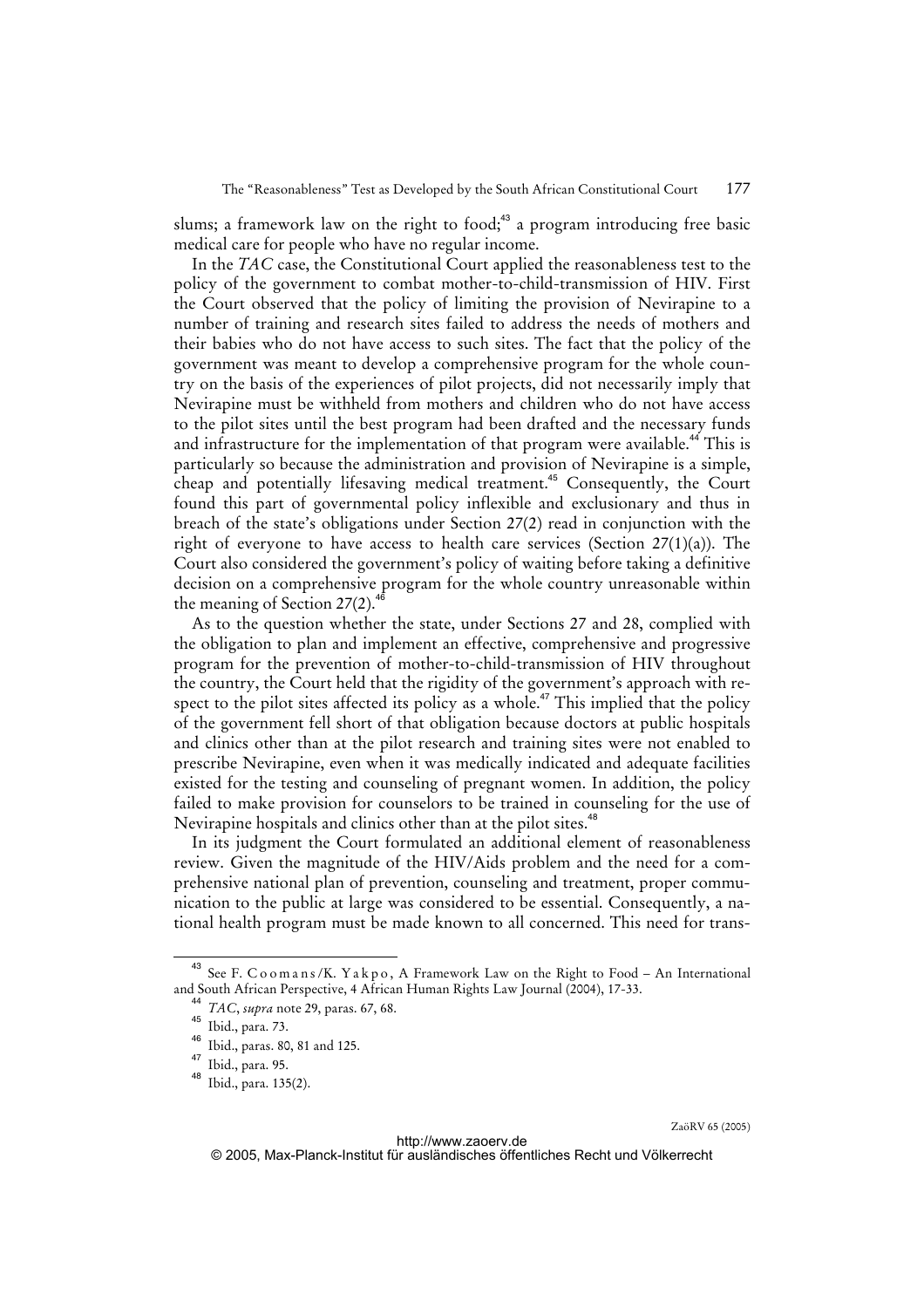### 178 Coomans

parency, information and communication is an additional requirement of the reasonableness test.<sup>49</sup>

In the *Khosa* judgment, the Constitutional Court introduced a proportionality test as an additional element of reasonableness review. In considering whether the exclusion of Mozambican nationals living as permanent residents in South Africa from social security benefits was reasonable, the Court considered it relevant to have regard to three things: the purpose served by social security, the impact exclusion had on permanent residents and the relevance of the citizenship requirement to that purpose. In addition, the Court also looked at the impact of the exclusion on other rights, in particular on the right to equal protection and benefit of the law and non-discrimination (Section 9).<sup>50</sup>

The state relied on financial and immigration considerations for limiting social security grants to citizens. In addition, the state argued that while non-citizens have no legitimate claim of access to social security, they could under exceptional circumstances apply for naturalization and thereby obtain access to a social security grant after a period of five years. Thus, in the view of the government, the exclusion was only of a temporary nature. However, no further justification was given for denying the right to permanent residents during this five-year period.<sup>51</sup> These arguments had to be tested against the standard of reasonableness. In the view of the Court, the exclusion of all non-citizens from social security failed to distinguish between those non-citizens who live in South Africa on a permanent basis, have become part of society and have found employment and made their homes in the country on the one hand, and temporary or illegal residents on the other hand. Such a distinction would have been fair.<sup>52</sup>

Next, the question was whether the discrimination between citizens and noncitizens was unfair.<sup>53</sup> Decisive for such a test is the impact of the discrimination on the person being discriminated. The Court reasoned as follows:

We are dealing, here, with intentional, statutorily sanctioned unequal treatment of part of the South African community. This has a strong stigmatising effect. Because both permanent residents and citizens contribute to the welfare system through the payment of taxes, the lack of congruence between benefits and burdens created by a law that denies benefits to permanent residents almost inevitably creates the impression that permanent residents are in some way inferior to citizens and less worthy of social assistance. (…) As far as the applicants are concerned, the denial of the right is total and the consequences of the denial are grave. They are relegated to the margins of society and are de-

 $\frac{49}{50}$  Ibid., para. 123.

*Khosa*, *supra* note 30, para. 49.

<sup>51</sup> Ibid., paras. 50, 55, 56, 60-65.

 $rac{52}{53}$  Ibid., paras. 58, 59.

Subsection 9(3) provides: "The state may not unfairly discriminate directly or indirectly against anyone on one or more grounds, including race, gender, sex, pregnancy, marital status, ethnic or social origin, colour, sexual orientation, age, disability, religion, conscience, culture, language and birth." With a reference to earlier case-law, the Court held that differentiation on the grounds of citizenship is analogous to those listed in section 9(3) and therefore discriminatory. *Khosa*, para. 71.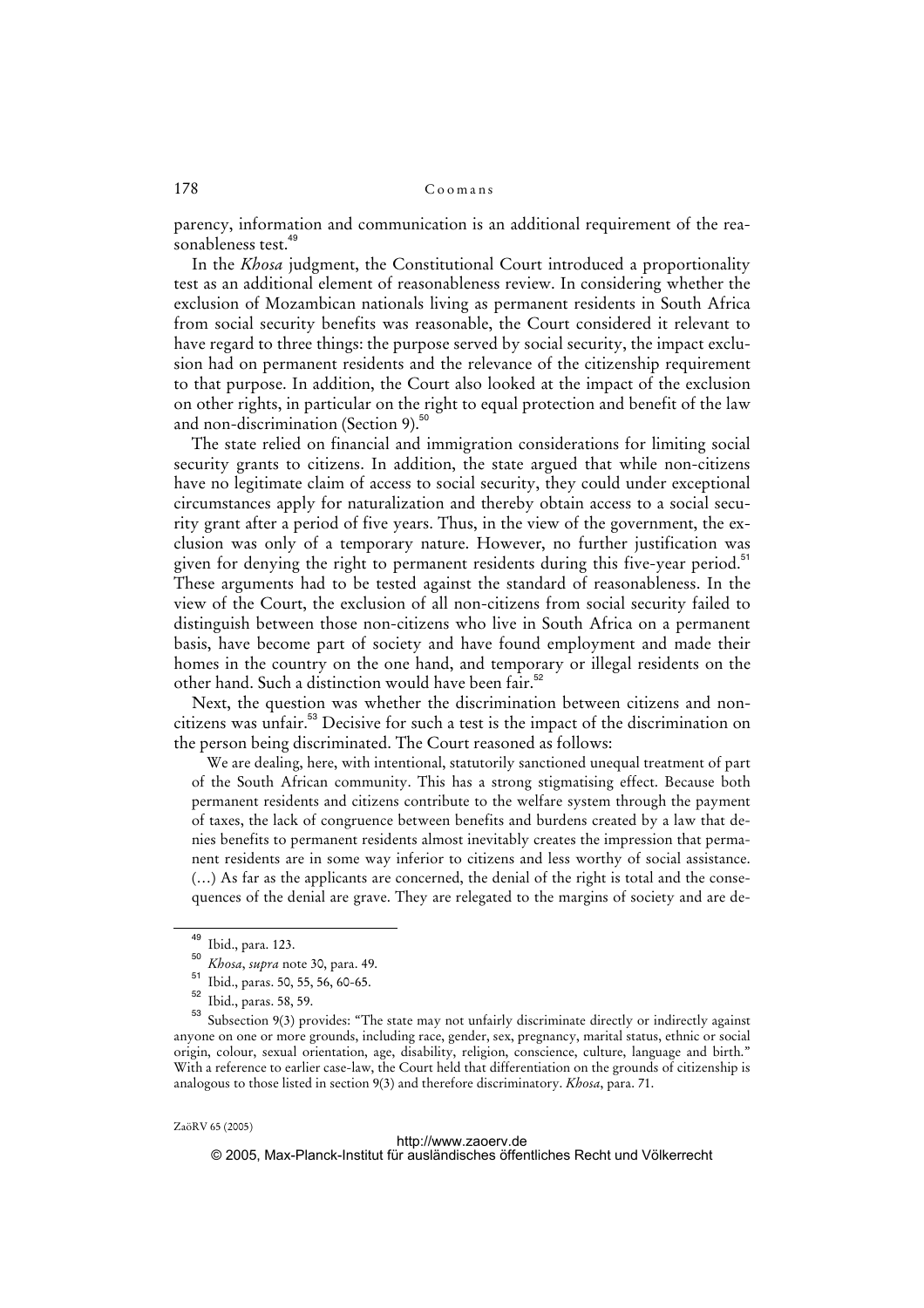prived of what may be essential to enable them to enjoy other rights vested in them under the Constitution. Denying them their right under section 27(1) therefore affects them in a most fundamental way. In my view this denial is unfair.<sup>54</sup>

The Court concluded by recalling that Section 27(1) of the Constitution provides that every one has the right to have access to social security. The exclusion of resident non-nationals from the social security scheme is disproportionate and has a severe impact on the dignity of persons. For the reasons given above, the Court was of the view that the importance of providing social assistance to all who live permanently in South Africa and the impact a denial has upon life and dignity far outweigh the reasons given by the state to deny a claim to social security. Therefore, this exclusion was found not to constitute a reasonable measure as provided for in Section 27(2).<sup>55</sup>

The Court observed that although there may be a rational relationship between the means of excluding non-South African permanent residents from social assistance and the purposes of immigration and financial policies, this is not sufficient. What is required is scrutiny of the reasonableness of the measure, which is a higher standard than mere rationality.<sup>56</sup> In this case a proportionality test was applied to scrutinize the reasonableness of the measure, an assessment in which the dignity of people and equality among people as constitutional values requiring protection played a crucial role.<sup>57</sup>

### **3.3. Reasonableness and the Availability of Resources**

Sections 26(2) and 27(2) provide that the state must take reasonable legislative and other measures "within its available resources". The Constitutional Court interpreted this clause in the *Grootboom* judgment. The state is not obliged to do more than what its available resources permit. This means "that both the content of the obligation in relation to the rate at which it is achieved as well as the reasonableness of the measures employed to achieve the result are governed by the availability of resources".<sup>58</sup> Moreover, the Court endorsed the interpretation of the UN Committee that the notion of progressive realization must be understood to impose an obligation to move as expeditiously and effectively as possible towards the full realization of rights.<sup>59</sup> The Court had already noted in *Soobramoney*, that both rights and obligations are limited by the availability of resources: "given this lack of resources and the significant demands on them (...), an unqualified obligation to

<sup>54</sup> *Khosa*, paras. 74, 77 (footnote omitted). Judge M o k g o r o who wrote the majority opinion.

<sup>55</sup> Ibid., para. 82.

 $\frac{56}{57}$  Ibid., para. 67.

Ibid., para. 85.

<sup>58</sup> *Grootboom*, para. 46. The Court added: "There is a balance between goals and means. The measures must be calculated to attain the goal expeditiously and effectively but the availability of resources is an important factor in determining what is reasonable."

<sup>59</sup> *Grootboom*, para. 45, quoting General Comment no. 3, para. 9 of the UN Committee.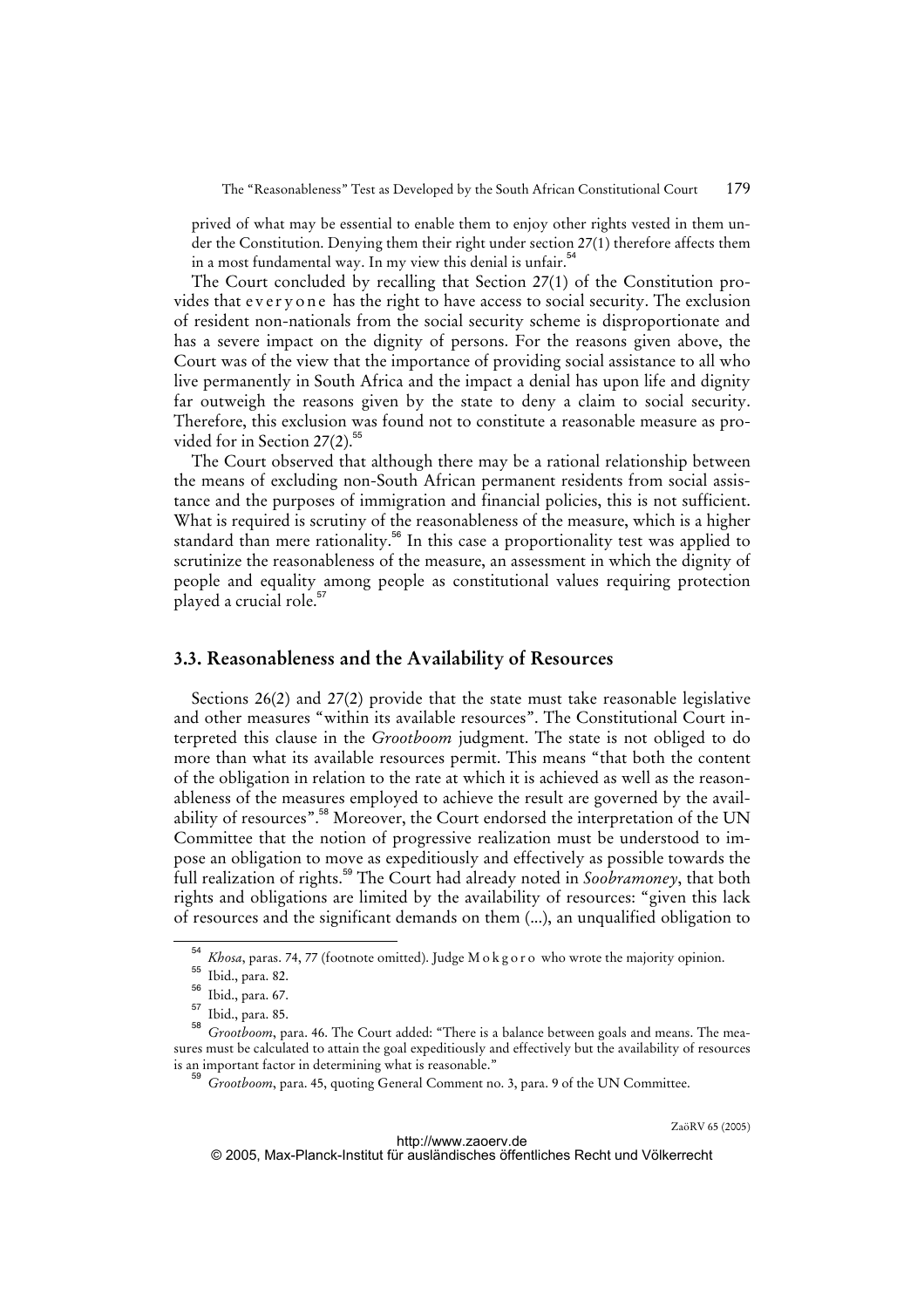### 180 Coomans

meet these needs would not presently be capable of being fulfilled."<sup>60</sup> The Court thus seems to be of the view that neither rights nor obligations have an independent meaning, but that they are subject to and ultimately determined by the availability of resources. This is crucial for the courts in assessing the reasonableness of a measure. In any case, a reasonable program must ensure that the appropriate financial and human resources are available and become part of the budget to cater for a specific need.<sup>61</sup> The Court also addressed financial issues in *TAC*. First it observed that the producers of Nevirapine had offered to provide the drug free of charge to the South African government for a period of five years, so providing it to mothers and children would clearly have been within the available resources of the state. $62$  In addition, in the course of the appeal procedure it became clear that the government had made substantial additional funds available for the treatment of HIV. From this the Court concluded that "the budgetary constraints (...) are no longer an impediment" and that "problems of financial incapacity" could now be addressed.<sup>63</sup> In *Khosa*, the Court did not explicitly address the question whether the additional costs of granting permanent residents a social security allowance was within the state's available resources. However, it stated that on the basis of information provided by the government, the cost of including permanent residents in the system "will be only a small proportion of the total  $cost$ ".<sup>64</sup> This means that the Court gives an opinion about the relative weight of the cost of social grants for permanent residents compared to the total expenditure for social grants. The Court would seem to imply that the additional costs are within the available resources.

# **3.4. The Ideas Underlying Reasonableness Review**

From the drafting history of the social and economic rights in the Constitution, it is clear that Article 2(1) ICESCR was an important source of inspiration. However, the ideas underlying reasonableness review have their roots, at least to some extent, in an influential article written by Prof. Etienne Mureinik, at that time Professor of Law at the University of Witwatersrand in Johannesburg, and published in the South African Journal of Human Rights.<sup>65</sup> Professor Mureinik made a case for the inclusion of social and economic rights in the South African

ZaöRV 65 (2005)

<sup>60</sup> *Soobramoney*, para. 11. 61

*Grootboom*, paras. 39, 68.

<sup>62</sup> *TAC*, paras. 19, 80.

<sup>&</sup>lt;sup>63</sup> Ibid., para. 120.

<sup>64</sup>  $\frac{64}{65}$  *Khosa*, para. 62.

E. Mureinik, "Beyond a Charter of Luxuries: Economic Rights in the Constitution", 8 SAJHR (1992), 464-474. Mureinik's influence on the decision to include social and economic rights in the Constitution, on the drafting of Sections 26 and 27 and on the Constitutional Court's approach about how to respond to objections that positive social rights are not justiciable, has been confirmed by Frank M i c h e l m a n . See his contribution "The Constitution, Social Rights and Reason: A Tribute to Etienne Mureinik", 14 SAJHR (1998), 499-507, at 501.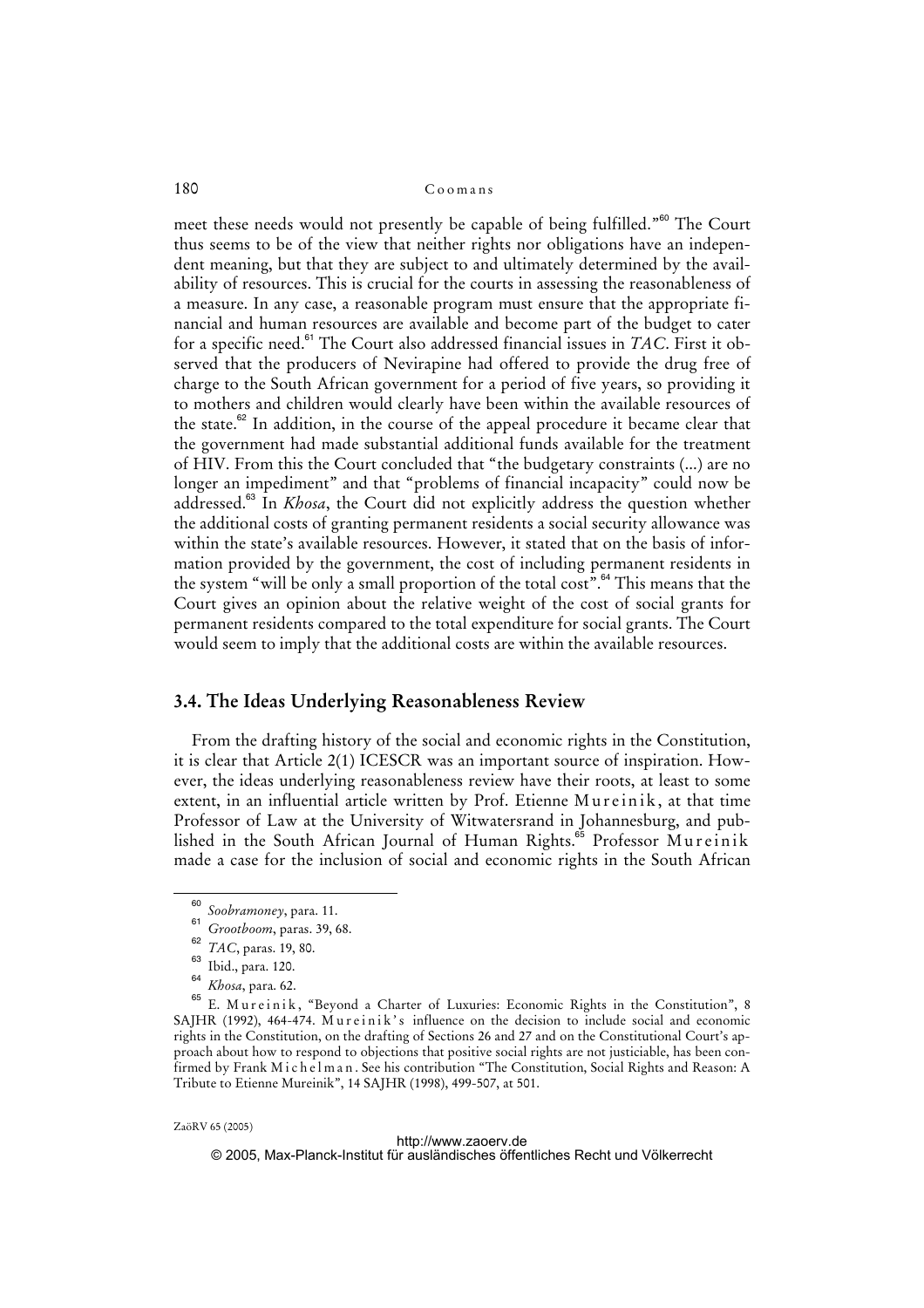Constitution, and argued that judicial review of these rights is similar to traditional review of civil and political rights: "standards against which to measure the justification of laws and decisions".<sup>66</sup> The crucial issue in the review of social and economic rights, however, is who is to make the final decision about the multiple choices involved in realizing these rights: the legislative and executive branch, or the courts? $67$  In Mureinik's view, the government has a duty to make an honest and reasonable effort to realize social and economic rights. He suggested judicial review for the sincerity and rationality of governmental action. In case of doubt the courts should defer to any decision by the government for which a plausible justification could be offered. Only dishonest or irrational means, that is action which could not be justified, would be set aside.<sup>68</sup> Sections 26 and 27, however, do not contain a reference to rationality, but to reasonableness. This concept was suggested by Professor Sandra Liebenberg, at that time working at the Community Law Centre of the University of the Western Cape and involved in the drafting of the Constitution.<sup>69</sup> It was her idea to include a higher standard of review than mere rationality, and this was finally adopted.<sup>70</sup> In addition to being rational, a measure must have reasonable effects, meaning capable of contributing to an effective realization of social and economic rights. Reasonableness therefore operates as a standard for the government to conduct policy and draft legislation, and as a standard of scrutiny for the courts to assess governmental conduct. It thus includes a consideration of the merits of a case by a court, and not only scrutiny of the way the policy was designed and carried out. Reasonableness review by the courts fits in well with the system of the separation of powers, because it requires a court to defer to the other branches of government if a matter of policy options and choices and decisions about how much to spend comes up.

# **3.5. Rejection of the Minimum Core Obligations Approach**

Before developing the reasonableness test in *Grootboom*, the Court dealt with the suggestion put forward by the *amici curiae*<sup>71</sup> that the right to adequate housing should be interpreted in accordance with the General Comments adopted by the UN Committee.<sup>72</sup> In particular the *amici curiae* argued that the Court should declare that each state party to the ICESCR has a core obligation to satisfy, at the very least, a minimum essential level of each of the rights listed in that treaty, as the

 $^{66}$  M u r e i n i k , at 474.

 $\frac{67}{68}$  Ibid., at 466.

 $\begin{array}{c} 68 \\ 69 \end{array}$  Ibid., at 474.

Sandra Lieben berg served as a convenor of the Technical Committee advising the Constitutional Assembly during the drafting process of the Bill of Rights in the 1996 Constitution.

 $70$  Communication by Prof. L i e b e n b e r g to the present author. On file with the author.

<sup>71</sup> The South African Human Rights Commission and the Community Law Centre of the University of the Western Cape.

<sup>72</sup> *Grootboom*, paras. 27-29.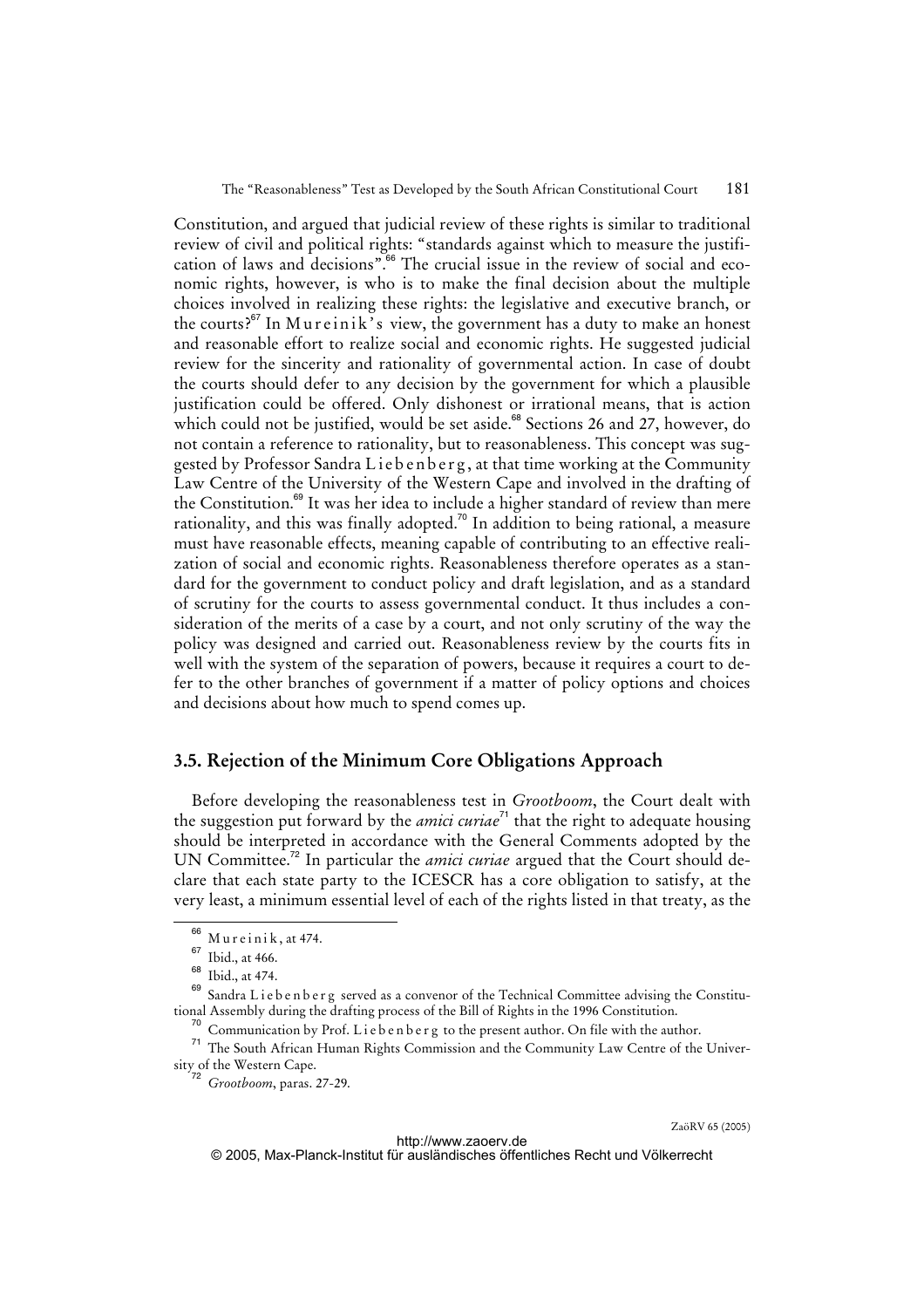### 182 Coomans

Committee did in its General Comment no. 3. A state in which any significant number of individuals is deprived of essential foodstuffs, of essential primary health care, of basic shelter and housing, or of the most basic forms of education, is in violation of its obligations under the Covenant.<sup>73</sup> The Court did not accept this approach. It said that it understood the minimum core obligation to refer to the needs of the most vulnerable group of people. The Court observed that the needs and opportunities for the enjoyment of a social and economic right vary to a great extent according to income, (un)employment, availability of land and poverty. They also depend on the economic and social history and circumstances of a country. Therefore, detailed information is required to determine the needs and opportunities for the enjoyment of a right. This kind of detailed information is not available for determining what the minimum core obligation in the context of the South African Constitution would entail.<sup>74</sup> What is decisive in the South African context is whether the positive measures taken to realize a right are reasonable. There may be cases, said the Court, where "it may be possible and appropriate to have regard to the content of a minimum core obligation" to determine whether the measures taken by the state were reasonable. Use of the minimum core approach was thus not completely ruled out for future cases, provided that sufficient detailed information is available to determine the minimum core in a given context.<sup>75</sup> As a result of this reasoning, the Court concluded that Section 26 of the Constitution does not grant a right to shelter or housing to be provided immediately on demand.<sup>76</sup>

The *amici curiae* argued in the *TAC* case that Section 27(1) of the Constitution has an independent status, giving rise to a minimum core to which everyone in need is entitled. Although this minimum core might be difficult to define, it would include provision of basic services to live a life consistent with human dignity. This minimum level would not be subject to available resources or progressive realization.<sup>77</sup> The Court rejected this interpretation, holding that the socio-economic rights of the Constitution do not entitle everyone to demand that the minimum core be provided to them.<sup>78</sup> According to the Court, it is impossible to give everyone access even to a "core" service immediately. Section 27(1) does not entitle to a self-standing, positive and enforceable right, independent of the qualifications listed in Section 27(2).<sup>79</sup> All that is possible, and all that can be expected of the State, is that it acts reasonably to provide access to the socio-economic rights identified in sections 26 and 27 on a progressive basis.<sup>80</sup> It added that the courts "are not institutionally equipped to make the wide-ranging factual and political enquir-

- General Comment no. 3, para. 10.
- 74  $7^4$  *Grootboom*, paras. 31-33.

- 77 <sup>77</sup> *TAC*, paras. 26, 28.
- $\frac{78}{79}$  Ibid., para. 34.
- $\frac{79}{80}$  Ibid., para. 39.

ZaöRV 65 (2005)

Ibid., para. 33.

Ibid., para. 95.

Ibid., para. 35.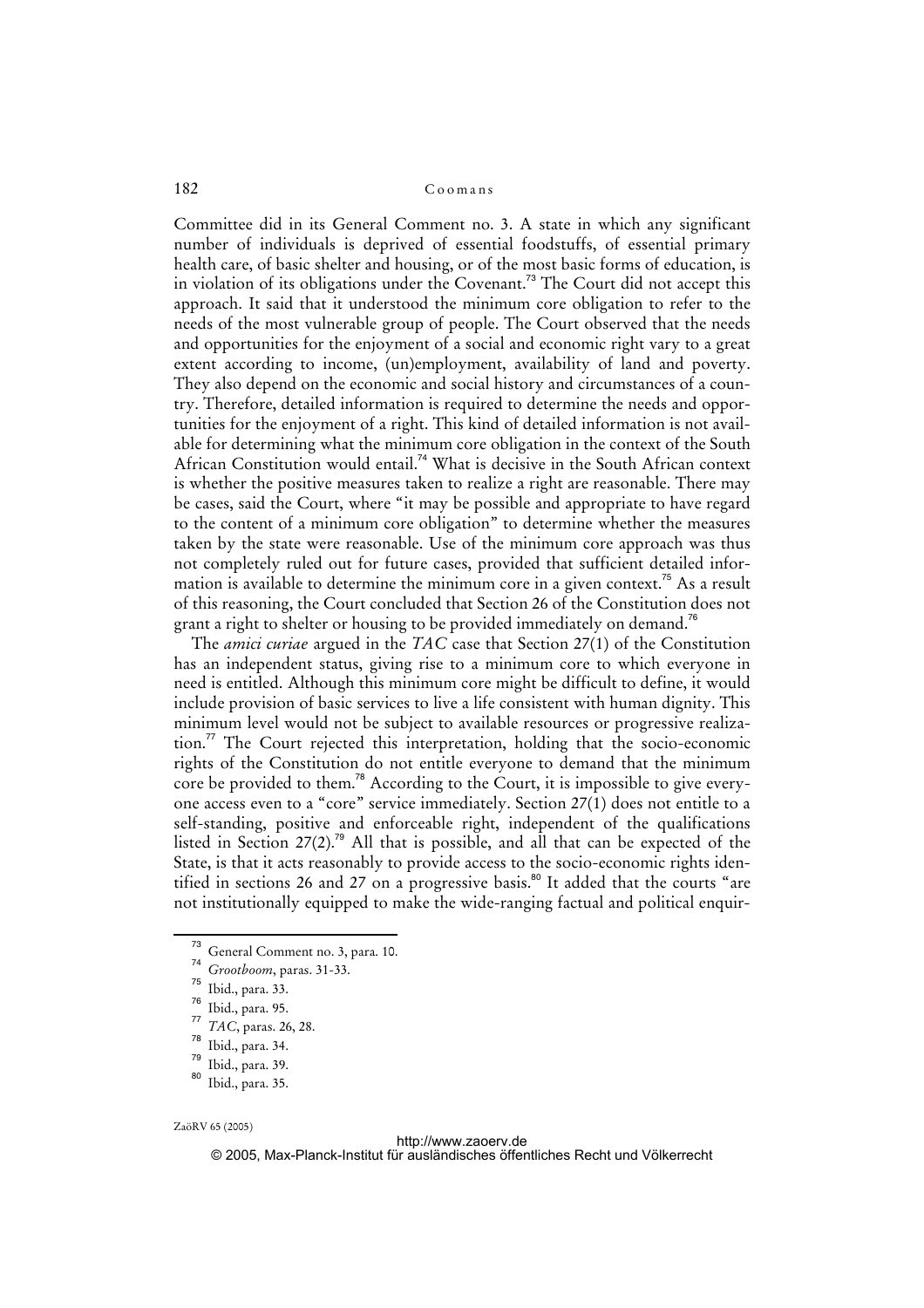ies necessary for determining what the minimum core standards (...) should be, nor for deciding how public revenues should most effectively be spent".<sup>81</sup> The Court thus confirmed the interpretation given in *Grootboom*. It showed deference to the other branches of government in matters of policy choices and the financial implications these may have.

# **4. By Way of Comparison: Some Elements of the Approach of the UN Committee on Economic, Social and Cultural Rights**

Due to the fact that the provisions on social and economic rights in the South African Constitution have been inspired by the provisions of the ICESCR, and that the Constitutional Court refers to the General Comments of the Committee in its judgments, it is appropriate to highlight some of the elements of the approach followed by the UN Committee in assessing performance of states parties to the ICESCR. Does the Committee apply a standard of review of state reports that is similar to the reasonableness review approach of the South African Constitutional Court? Of course, the Committee is not a judicial body, it cannot give binding judgments and it does not stand in a constitutional relationship to a legislature and an executive branch of government. The Committee is a treaty-body $82$  and it can only adopt recommendations to states parties in the form of General Comments and Concluding Observations on the examination of state reports. However, the Committee does have a role in assessing the implementation and realization of social and economic rights by states parties to the Covenant.

In its General Comments and Concluding Observations the Committee has adopted an approach that reflects a determination to promote an effective implementation of social, economic and cultural rights by states and to hold states accountable for their performance. Once a state becomes a party to the Covenant, it is required to take steps to realize the rights and move as expeditiously and effectively as possible towards that goal. Such measures should be "deliberate, concrete and targeted".<sup>83</sup> States have a considerable degree of latitude and flexibility in deciding which measures are most appropriate for the realization of the rights, but the Committee expects them to report on the reasons underlying the choice for the specific measures taken. $84$  What is decisive is that the measures taken "should be appropriate in the sense of producing results which are consistent with the full discharge of its obligations by the State Party".<sup>85</sup> In addition, states have an obligation

Ibid., para. 37.

<sup>82</sup> To be more precise: the Committee is a subsidiary body of ECOSOC. See ECOSOC res. 1985/17.

<sup>83</sup> General Comment no. 3 (1990) on the Nature of States Parties Obligations, paras. 2, 9, contained in UN Doc. E/1991/23.

<sup>&</sup>lt;sup>84</sup> General Comment no. 3, para. 4 and General Comment no. 9 (1998), the Domestic Application of the Covenant, UN Doc. E/C.12/1998/24, para. 1.

<sup>&</sup>lt;sup>85</sup> General Comment no. 9, para. 5.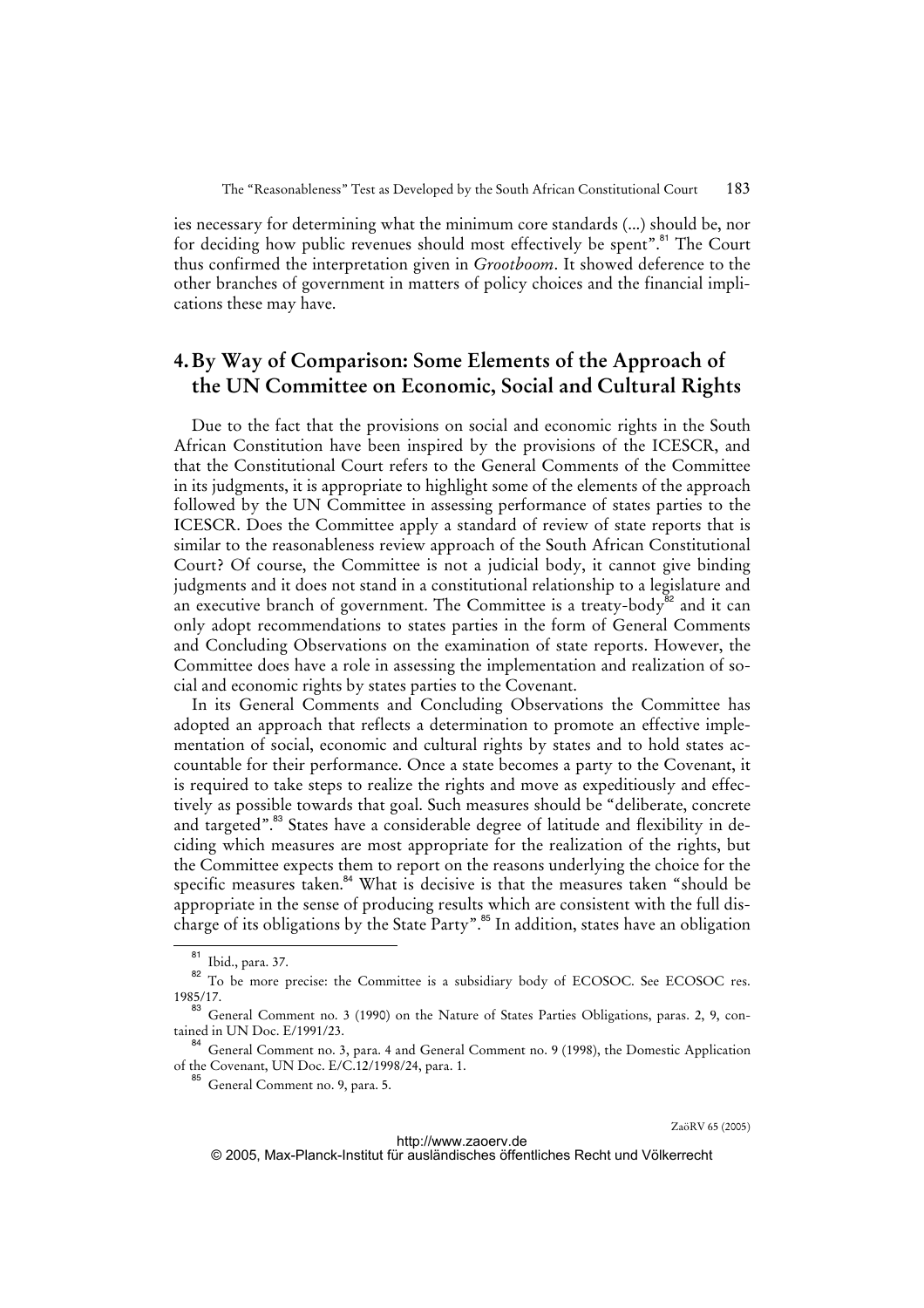to permanently monitor the process of realization of the rights and the problems encountered, and to devise strategies and programs for their implementation, such as detailed plans of action, with special attention for the vulnerable and disadvantaged groups in society.<sup>86</sup>

Seen from the perspective of the progressive realization of the rights, as provided for in Article 2(1) ICESCR, the Committee is of the view that "any deliberately retrogressive measures in that regard would require the most careful consideration and would need to be fully justified by reference to the totality of the rights provided for in the Covenant and in the context of the full use of the maximum available resources".<sup>87</sup> In its Concluding Observations, however, there are very few references to retrogressive measures and the need to justify them. This is caused by a lack of information about such measures available to the Committee and problems relating to having insufficient knowledge and expertise to identify such measures and consequently make a fair assessment of a national situation.<sup>88</sup>

In its General Comments and in the Concluding Observations the Committee pays considerable attention to the need to protect the most vulnerable members of society in times of severe resource constraints caused by domestic or external factors, such as an economic recession or austerity agreements concluded with the IMF. It emphasizes the adoption of low-cost targeted programs and social safety nets for these groups.<sup>89</sup>

The Committee is of the view that each state party has a minimum core obligation to ensure the satisfaction of minimum essential levels of each of the rights listed in the Covenant. This obligation applies even in times of resource constraints: a state must do its utmost to satisfy as a matter of priority these core obligations.<sup>90</sup> The Committee has specified these core obligations for individual rights in a number of General Comments on substantive rights.<sup>91</sup>

It has been suggested by Sep ulved a that state parties have the burden of proving that the measures taken are reasonable. Reasonableness in this context would mean that the specific national circumstances are taken into account by the Com-

#### <http://www.zaoerv.de>

© 2005, Max-Planck-Institut für ausländisches öffentliches Recht und Völkerrecht

<sup>86</sup> General Comment no. 3, para. 11 and General Comment no. 1 (1989), Reporting by States Parties, paras. 3-4, contained in UN Doc. E/1989/22. Supervision by the Committee of the obligation to monitor and the obligation to devise detailed plans of action can clearly be seen from an analysis of the Concluding Observations. See about this M. S e p ú l v e d a, The Nature of the Obligations Under the International Covenant on Economic, Social and Cultural Rights, Antwerpen/Oxford/New York, 2003, at 362-365.

<sup>87</sup> General Comment no. 3, para. 9. See also General Comment no. 13 on the Right to Education, UN Doc. E/C.12/1999/10, para. 45, General Comment no. 14 on the Right to Health, UN Doc. E/C.12/2000/4, para. 32 and General Comment no. 15 on the Right to Water, UN Doc. E/C.12/2002/11, para. 19. It is interesting to note that the Constitutional Court in *Grootboom* adopts the interpretation of the "progressive realization" clause by the Committee in General Comment no. 3. See *Grootboom*, para. 45.

<sup>88</sup> S e p ú l v e d a , *supra* note 86, at 324-332.

<sup>89</sup> See for example, General Comment no. 3, para. 12 and S e p ú l v e d a , *supra* note 86, at 218-222.

<sup>90</sup> General Comment no. 3, para. 10 and S e p ú l v e d a , *supra* note 86, at 365-370.

See for example General Comment no. 14 on the Right to Health, paras. 43-44.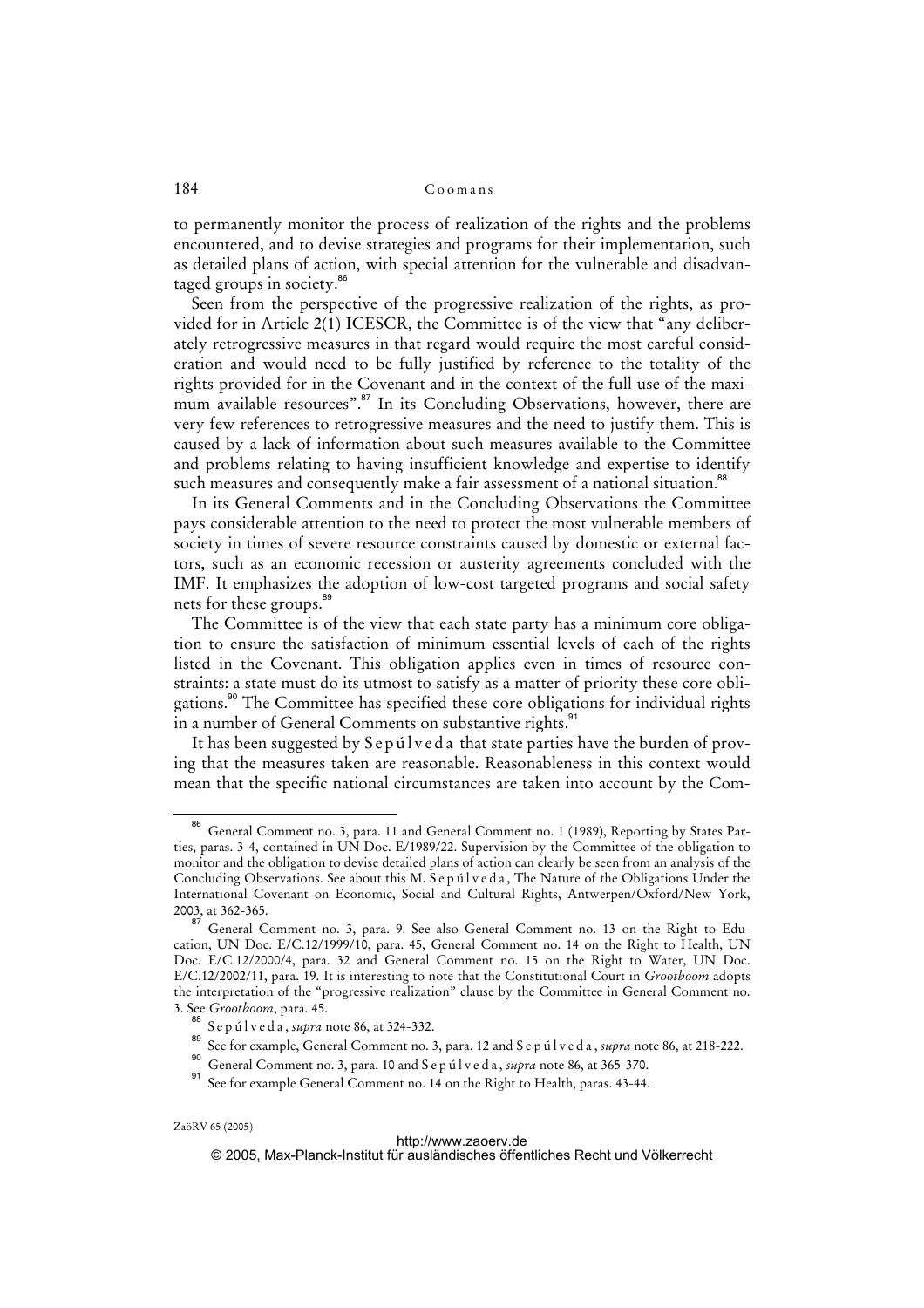mittee. For example, the Committee expects higher levels of protection of rights in developed states compared to standards in developing states where the lack of resources often is a constraint to the full realization of rights.<sup>92</sup> Thus the Committee may use more and less strict levels of scrutiny depending on the national circumstances. A lack of economic and financial expertise among Committee members to assess complex issues relating to the implementation of the Covenant,<sup>33</sup> and a lack of detailed indicators about the availability of resources and the actual level of realization in state parties occasionally lead to a cautious and reticent approach in the Concluding Observations, however.<sup>94</sup>

It is doubtful whether the Committee, moreover, is able to challenge the decisions taken by democratic institutions in states about the allocation of resources for Covenant-related matters. However, on the basis of the General Comments and the treaty obligation of progressive achievement of the full realization of rights, it may be said that each state party, as a matter of priority, has an obligation to realize certain minimum obligations. Because the burden of proof of meeting these obligations is on the state, the Committee can very well assess the observance, or lack of observance, of these obligations.<sup>95</sup>

Overall, the approach of the Committee seems to focus on whether a state is successful in achieving higher levels of realization of economic, social and cultural rights and the problems encountered in this process. The focus is thus more on the output of this process and less on the input side, such as the nature of the measures taken and the policy-actors involved. This is understandable given that Article 2(1) ICESCR and the General Comments aim at achieving an optimum situation. The Committee has implicitly adopted some elements in its supervisory approach which fit with the notion of reasonableness review. These include the emphasis on the need to include the vulnerable members of society in the measures taken, and the requirement to take measures which contribute to an expeditious and effective realization of rights. Unlike the South African Constitutional Court, the Committee is not part of a system of separation of powers and checks and balances. Consequently, it does not have to show deference to another branch of government when assessing a state's performance. This may help to explain that the Committee occasionally takes positions in its Concluding Observations that are not always perceived as realistic at the national level. On the other hand, a state-reporting procedure is a weak form of human rights supervision and the outcome cannot be enforced. At the very best it can have a persuasive effect. However, the General Comments of the Committee can play a significant role in the progressive development of international human rights law and can influence the case law of national courts, as the South African cases show.

<sup>&</sup>lt;sup>92</sup> S e p ú l v e d a , *supra* note 86, at 318, 337.

See M. D o w ell-J o n e s, The Committee on Economic, Social and Cultural Rights: Assessing the Economic Deficit, 1 Human Rights Law Review (2001), 11-33.

<sup>&</sup>lt;sup>94</sup> S e p ú l v e d a , *supra* note 86, at 316-317.

<sup>95</sup> S e p ú l v e d a , *supra* note 86, at 334.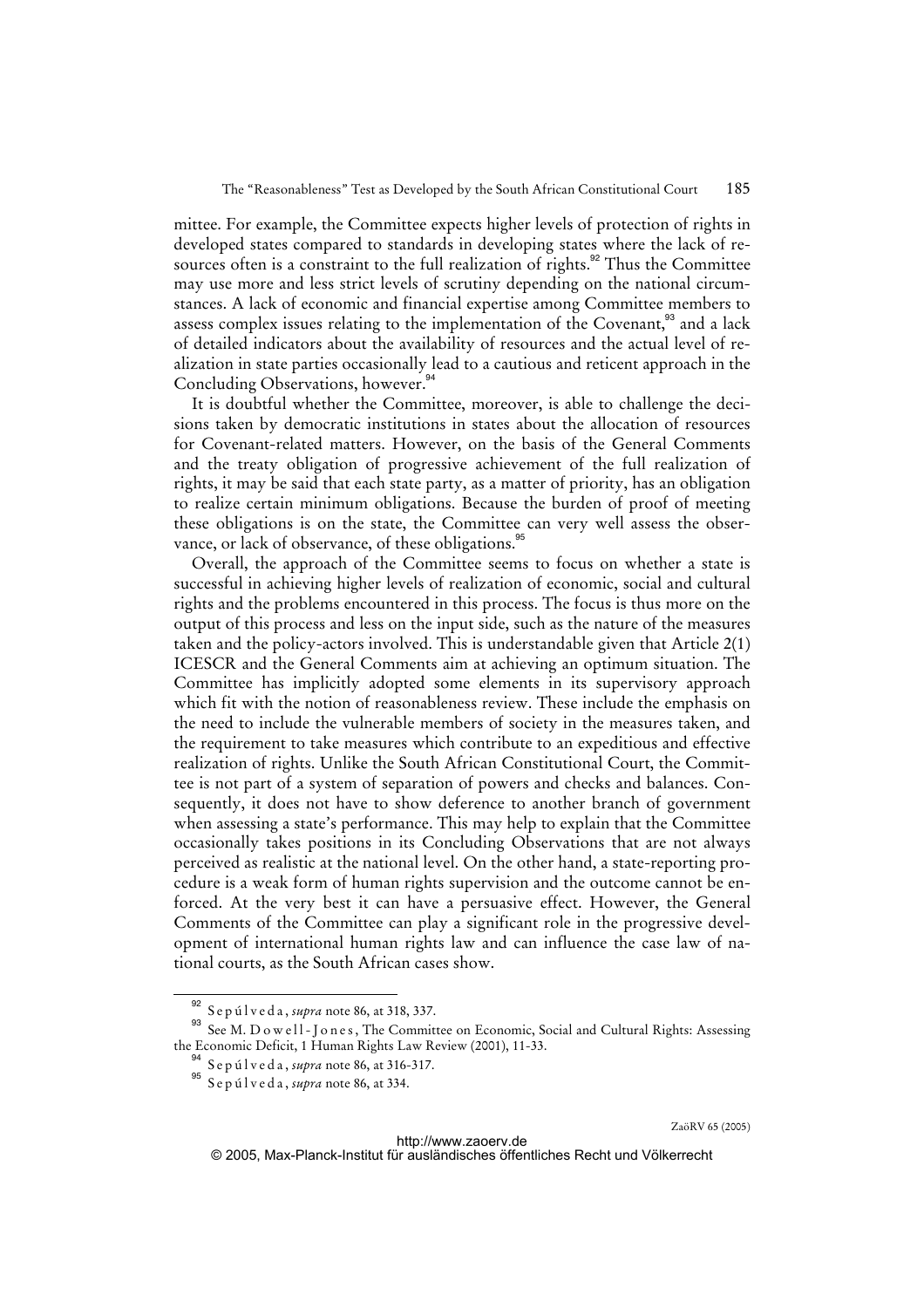# **5. Assessment of the Reasonableness Test**

### **5.1. Strength**

The main advantages of the reasonableness test as a standard of review relate to providing a flexible tool for assessing realization of social and economic rights that takes into account the characteristics of the domestic situation and local context. In this sense it is a realistic standard of review. It recognizes the key responsibility of the legislative and executive branches of government for the implementation of social and economic rights and the supervisory role of the judiciary. The government is granted a considerable degree of latitude. The reasonableness test acknowledges that the government is not required to do the impossible; however, the Constitutional Court clearly holds the view that the government has constitutional obligations to realize social and economic rights. These rights go much further than mere aspirations or good intentions. The threshold level is the requirement to adopt and implement measures that provide for the needs of people that are most intolerable and urgent.<sup>96</sup> Such measures must contribute to tackling structural inequalities in society with a view to the constitutional commitment to substantive equality.<sup>97</sup> The government will be held accountable for its performance in this area. In addition, this judicial approach provides a strong impetus for the government to fully justify its policy in order to be reasonable. In this sense, the standard of review is also strict and concrete, because the government is supposed to indicate which specific legislative and policy measures it has taken to comply with its constitutional obligations. Seen from this perspective, the elements of the reasonableness test perform the role of a touchstone and checklist for governmental action or inaction. The emphasis is on the concrete steps governmental authorities have taken as part of the process of realizing social and economic rights. Are these reasonable in terms of providing an acceptable justification and/or good reasons for poor compliance or non-compliance? A "culture of justification" is intended.<sup>98</sup> This method of review clearly helps to make monitoring of the implementation of the constitutional qualified provisions on social and economic rights more tangible. In this sense it also contributes to enhancing the justiciability of social and economic rights. It does away with the frequently heard argument that courts are ill-placed to assess realization of social and economic rights due to separation of powers issues and the alleged lack of judicial tools to assess compliance. Compared to the standard of rationality applied in *Soobramoney*, the South African Constitutional Court is more willing to question and critically assess the latitude and conduct of governmental

See S. Liebenberg, Enforcing Positive Socio-Economic Rights Claims: The South African Model of Reasonableness Review, unpublished paper [2004], at 7-8, on file with the present author.

<sup>&</sup>lt;sup>97</sup> De V o s, *supra* note 10, at 272.

<sup>98</sup> E. Mureinik, A Bridge to Where? Introducing the Interim Bill of Rights, 10 SAJHR (1994), at 31-32.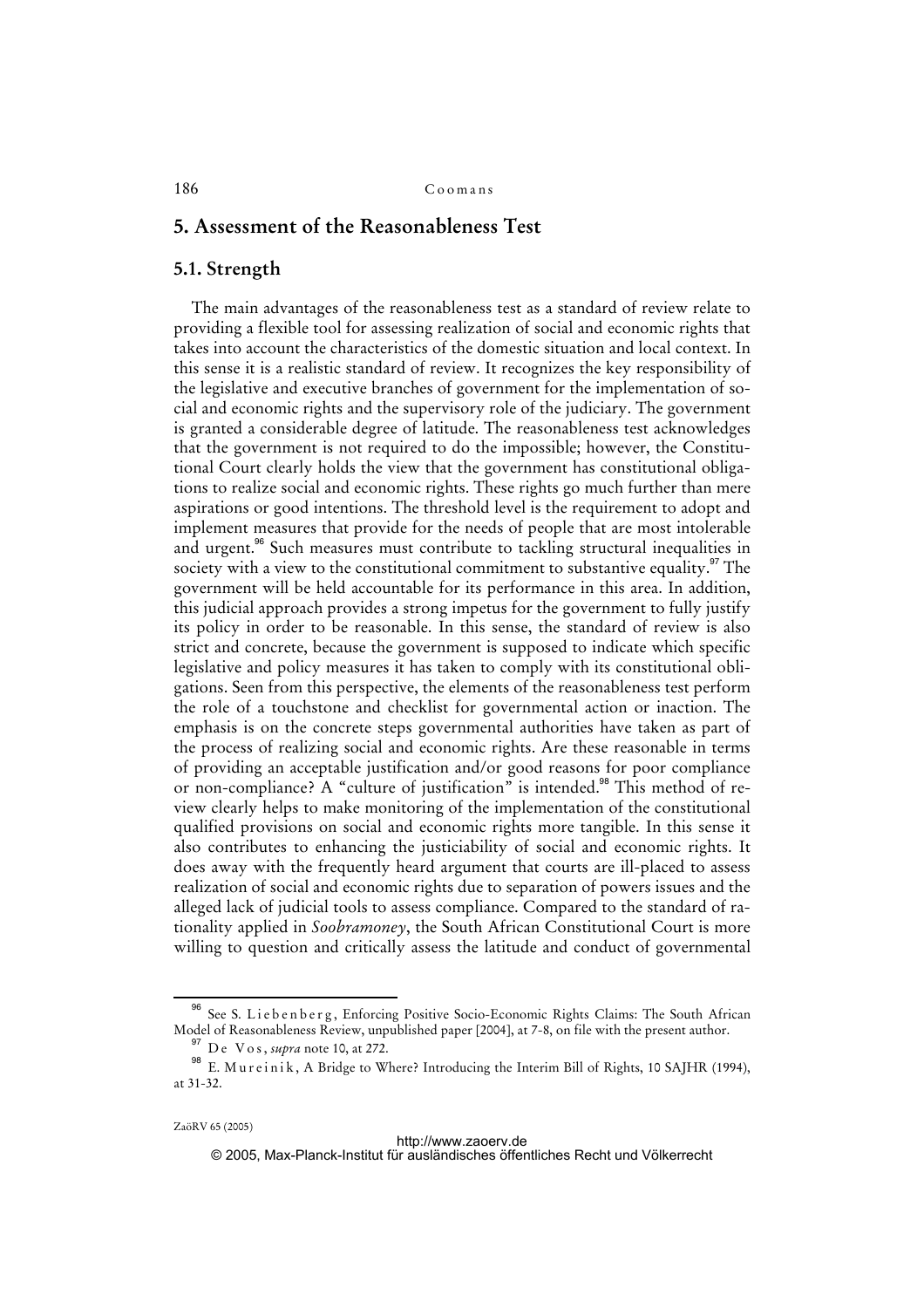authorities from the perspective of the constitutional value of human dignity and the needs of people in desperate need.

### **5.2. Comments**

### **5.2.1. Vagueness of the Reasonableness Concept**

Although the reasonableness test as developed by the South African Constitutional Court has been welcomed by commentators,<sup>99</sup> some critical observations can be made relating to some of its characteristics from the perspective of providing effective protection of social and economic rights. It can be argued that the concept of reasonableness is inherently vague. What is reasonable depends on context. Is it possible to identify the programs that governmental authorities are supposed to set up and implement in order to satisfy the needs of separate vulnerable groups? Reasonableness is an elastic concept that can be given different interpretations according to one's position. The government may be inclined to "sell" its policy, arguing that it is acting reasonably. It has been said, however, that "reasonableness seems to stand in for whatever the Court regards as desirable features of state policy. (…) [T]here have been fears that the Court will overstep its legitimate role by prescribing policy decisions to the government."<sup>100</sup> This may raise issues of the separation of powers between the various branches of government. I think the Court itself is well aware of this risk, and it is cautious not to engage in decisions about political and budgetary choices.<sup>101</sup> What is typical, according to one commentator, is that the Court failed to identify the content of the right to housing and health and the resulting state obligations arising from sections 26 and 27 of the Constitution which should serve as a legal basis for assessing reasonableness.<sup>102</sup> One may agree with Bilchitz, adding that such a principled legal foundation for the content of rights and obligations may be found, at least at a general level, in the General Comments of the UN Committee on substantive rights.<sup>103</sup>

### **5.2.2. No Individual Relief**

Another characteristic of the reasonableness test is that this method of review seems to shy away from granting (immediate) individual relief in the cases brought to the Court. Although rights are justiciable under the Constitution, as-

See C. R. Sunstein, Social and Economic Rights? Lessons from South Africa, 11:4 Constitutional Forum (2001), at 123. See also D e V o s , *supra* note 10, at 258, 259.

<sup>&</sup>lt;sup>100</sup> D. B i l c h i t z, Towards a Reasonable Approach to the Minimum Core: Laying the Foundations for Future Socio-economic Rights Jurisprudence, 19 SAJHR (2003), 1-26, at 10.

<sup>101</sup> *TAC*, paras. 37-38.

<sup>102</sup> B i l c h i t z, *supra* note 100, at 6-10.

See, for example, General Comment no. 14 on the Right to Health, UN Doc. E/C.12/2000/4.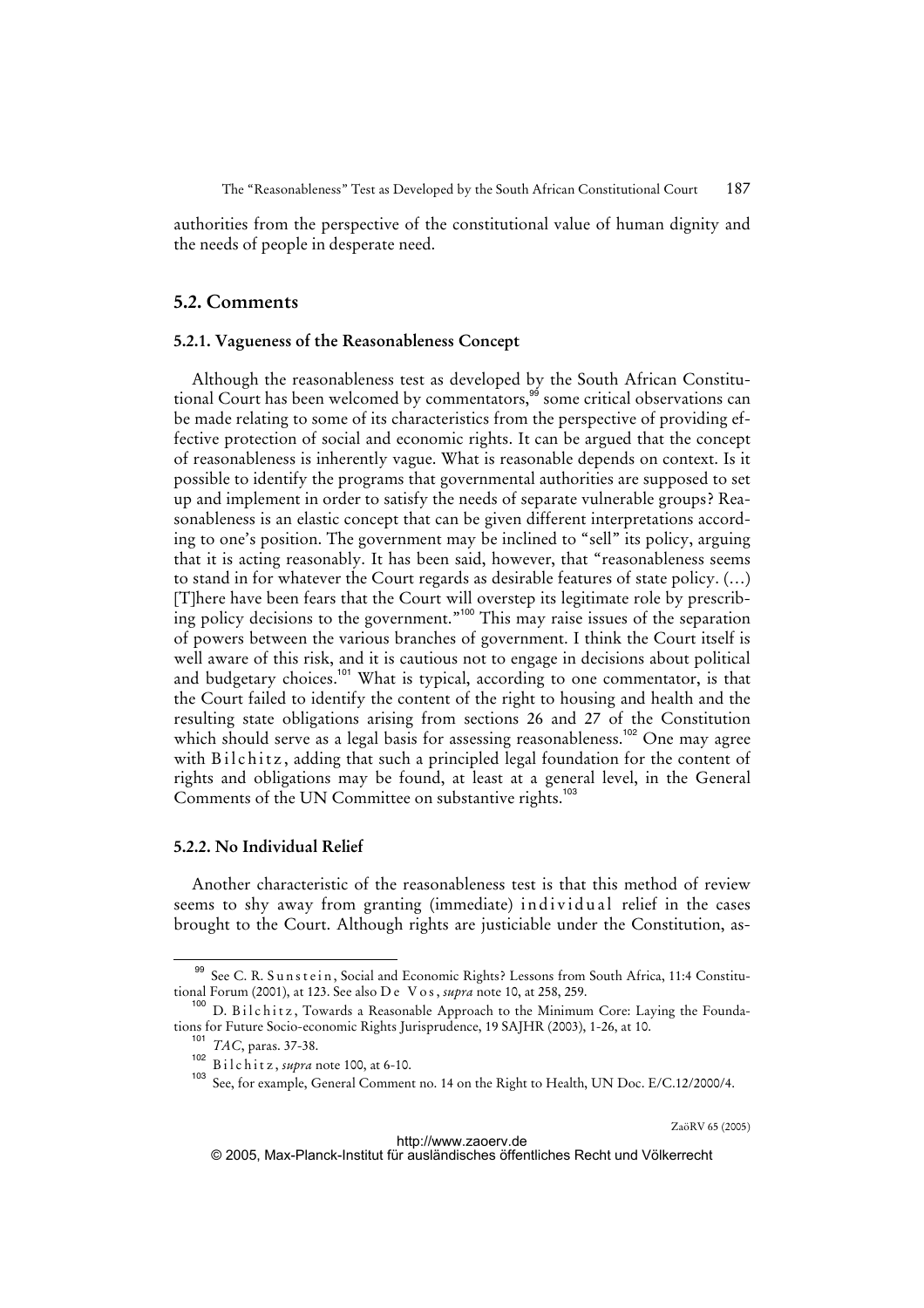sessing whether the policy of the government was in conformity with its positive obligations under Sections 26 and 27, the Court has not recognized an individually enforceable right to claim access to housing or health care on demand. An individual may enforce from the state a duty to act to meet the obligations imposed on it on the basis of Sections 26(2) and 27(2). In addition, state action in this respect must provide for the needs of those people that are in desperate need.<sup>104</sup> The right that is recognized in *Grootboom* is a right to demand that the state adopt a reasonable program.<sup>105</sup> From the perspective of the claimant, this is disappointing because in most cases it will not help him/her. This is particularly so, because Section 172(1) Constitution provides in principle for the possibility of making an order by a court in a constitutional matter that is "just and equitable". However, due to great difficulties in realizing socio-economic rights in South Africa, and the constraint of remaining within available resources in complying with constitutional obligations, the Court is of the view that such rights cannot be realized immediately.<sup>106</sup> Instead, a court could play a role in monitoring whether the governmental authorities comply with a court order to begin without delay to implement measures that cater for the needs of the vulnerable, by setting, for example, a time-limit for governmental action.<sup>107</sup>

#### **5.2.3. Rejection of the Core Obligations Approach**

Granting immediate relief for individuals would have been possible if the Constitutional Court had adopted the minimum core obligations approach as developed by the UN Committee. It should be noted that the Constitutional Court, at least in my view, appears in the *Grootboom* judgment to have misunderstood the core content approach. The Court held that before determining the core of a right in a given context, one must first identify the needs of people and the opportunities for the enjoyment of a right.<sup>108</sup> This implies that the people's needs and the available opportunities would determine the core content of a right, rather than starting with the right itself. In fact, this would make implementation of a right dependent on the outcome of a process of political bargaining that would entail the identifica-

<sup>108</sup> *Grootboom*, paras 31-33.

<sup>104</sup> *Grootboom*, paras. 94-96.

<sup>105</sup> See S. Liebenberg, South Africa's Evolving Jurisprudence on Socio-economic Rights: An Effective Tool in Challenging Poverty?, 6 Law, Democracy and Development (2002), 159-191, at 176. D e V o s , *supra* note 10, at 271-272.

<sup>106</sup> *Grootboom*, para. 94.

<sup>107</sup> In *City of Cape Town v Neville Rudolph and Forty Nine Others*, the Cape High Court ordered the City of Cape Town to deliver a report under oath within four months after the judgment, stating what steps it has taken to comply with its constitutional and statutory obligations in the field of housing, what future steps it will take in that regard, and when such steps will be taken. Judgment of 7 July 2003, Case no. 8970/01, available at [<http://law.sun.ac.za](http://law.sun.ac.za)>. See on the potential of continued judicial scrutiny once a judgment has been given, D. D a v i s, Socio-economic Rights in South Africa – The Record of the Constitutional Court After Ten Years, 5:5 ESR Review (2004), 3-7.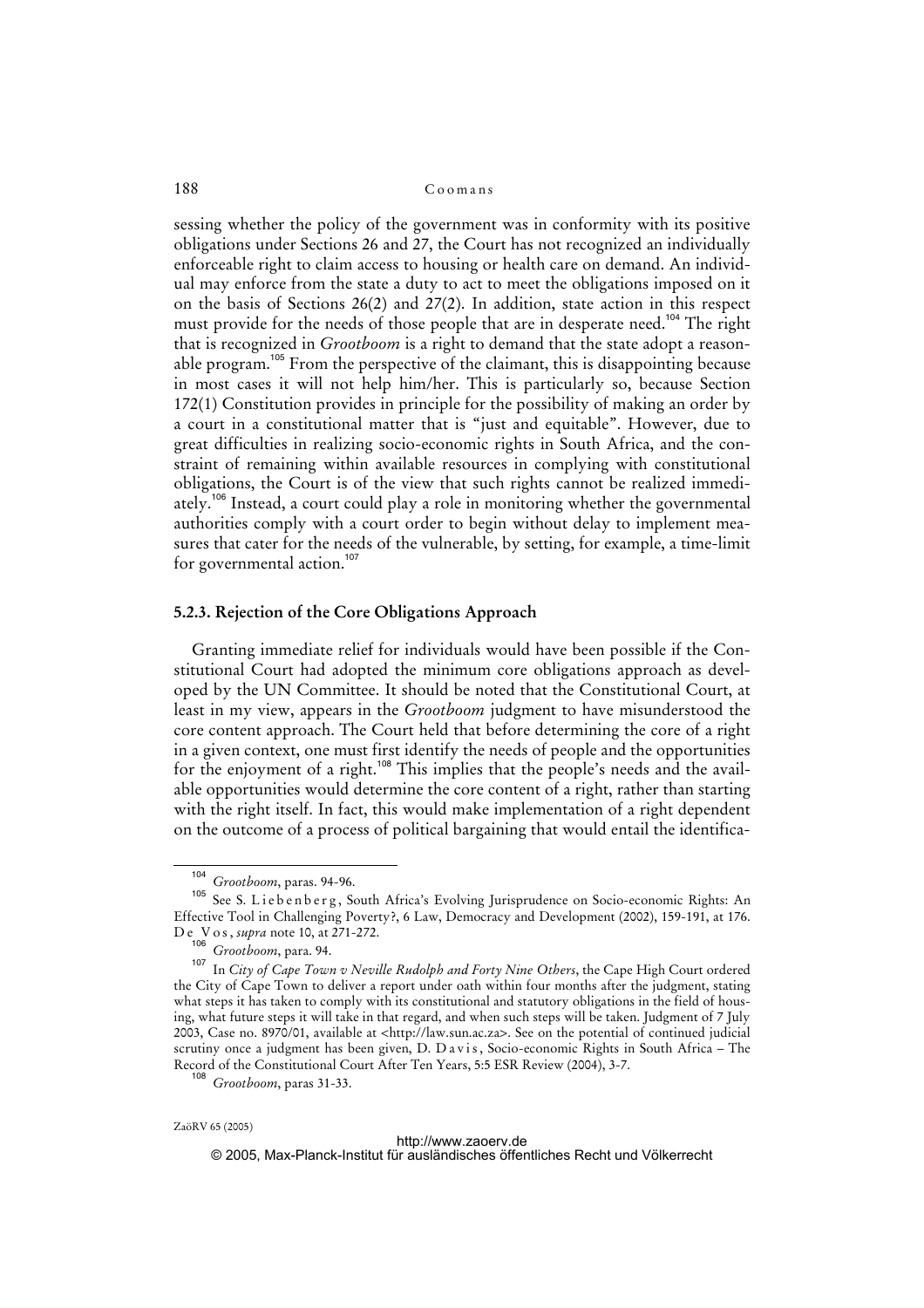tion of the needs of the people along with the opportunities that are desirable and feasible. This would result in the abandonment of a rights-based approach. Instead, guidance about the (core) content of a right should come from international sources, such as the General Comments of the UN Committee. Such a core should be translated or operationalized at the national, regional and local levels into carefully targeted policies and programs that duly implement obligations.<sup>109</sup> Consequently, it may be argued that, if human dignity is the central concept of human rights, then this must have consequences for the protection of the rights of vulnerable groups. This implies that certain core elements of a right must be guaranteed under all circumstances and that governmental authorities have core obligations accordingly. The question may be then be raised whether a governmental program can be reasonable if it does not provide for the realization of the core elements of a right. In case the program does not, it may be said that a right would lose its meaning as a human right. Human dignity would thus become the underlying value of reasonableness review, with which the Constitutional Court would seem to agree.<sup>110</sup> One may therefore support the view that "reasonableness is assessed in terms of whether a government has complied with its minimum core obligations in terms of the right".<sup>111</sup>

Adoption of a core obligations approach does not require a court to define *in abstracto* the precise basket of goods and services that must be provided to people, as has been rightly observed by Liebenberg.<sup>112</sup> Expert knowledge may be used to lay down minimum packages of housing facilities and health services. One can agree with Scott and Alston who have submitted that

from the perspective of ICESCR jurisprudence, South African courts should start from a universal core minimum as the absolute bottom-line requirement and respond accordingly to individual and group claims which demonstrate that such a standard has not been met. However, despite vast poverty, the core minimum in South Africa will almost certainly be higher than the universal minimum given the overall level of per capita wealth of the society in comparison to many other countries.<sup>113</sup>

It is submitted that reasonableness review requires that a court first determine the content of a right and the resulting government obligations. Next, if a governmental policy or program fails to fulfill a minimum core obligation resulting from the core content of a right, such governmental action would be *prima facie* unreasonable. The government would then be required to demonstrate why such gov-

See F. C o o m a n s, In Search of the Core Content of the Right to Education, in: D. Brand/S. Russell (eds.), Exploring the Core content of Socio-Economic Rights: South African and International Perspectives, Protea Book House, Pretoria, 2002, at 180.

<sup>&</sup>lt;sup>110</sup> In *Grootboom*, the Court said that "It is fundamental to an evaluation of the reasonableness of State action that account be taken of the inherent dignity of human beings." See *Grootboom*, para. 83.

<sup>111</sup> B i l c h i t z , *supra* note 100, at 12. See also L i e b e n b e r g , *supra* note 15, at 33-32.

<sup>112</sup> L i e b e n b e r g , *supra* note 105, at 174.

<sup>&</sup>lt;sup>113</sup> C. Scott/Ph. Alston, Adjudicating Constitutional Priorities in a Transnational Context: A Comment on *Soobramoney's* Legacy and *Grootboom's* Promise, 16 SAJHR (2000), 206-268, at 250.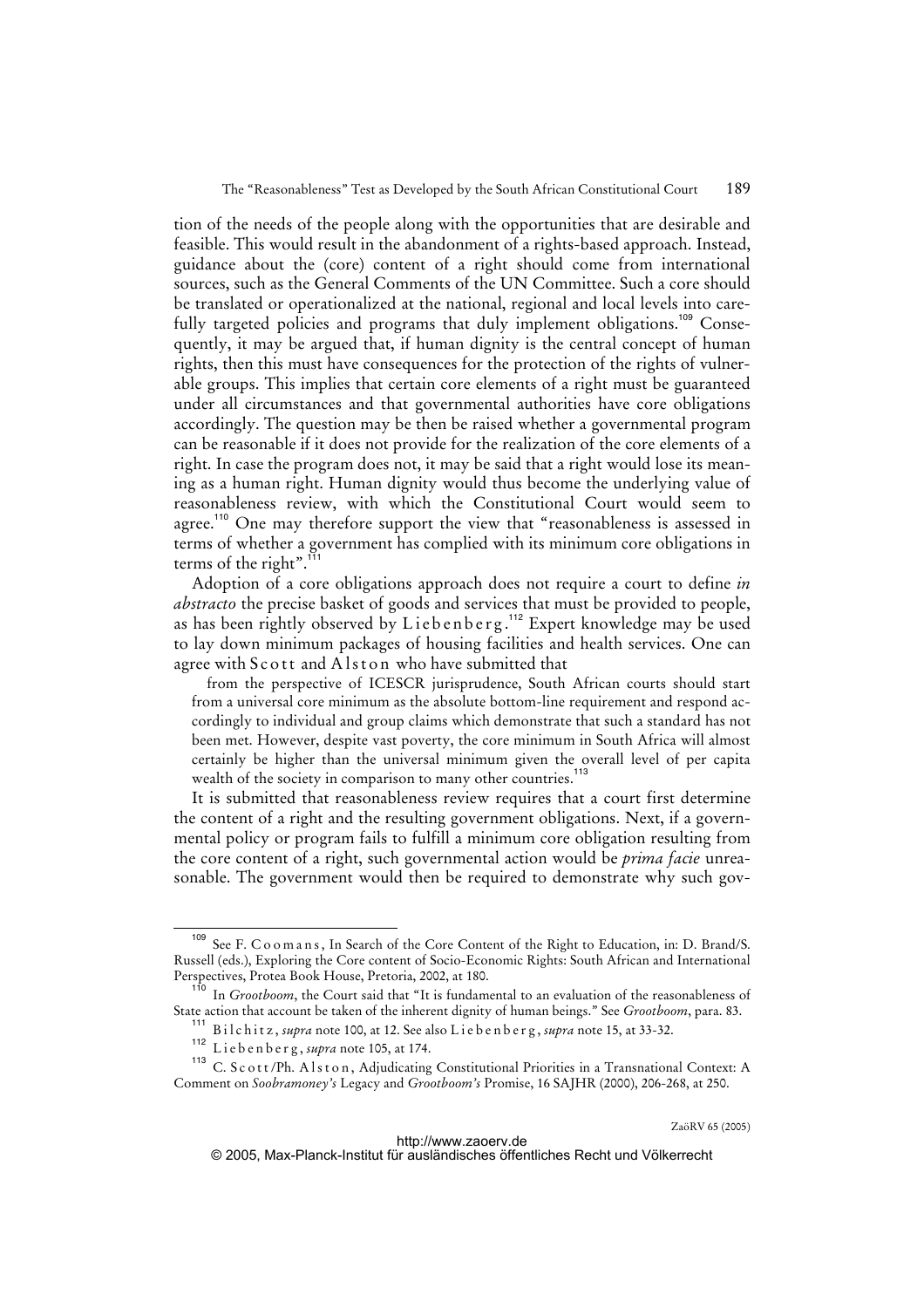ernmental conduct is not unreasonable.<sup>114</sup> In addition, when the core elements of a right are at stake in a case, a higher degree of justification should be required from the government to justify non-implementation. In such a case, it would also be legitimate for a court to apply a higher, or more strict degree of scrutiny.

### **5.2.4. Priority-Setting**

It has been argued that the standard of reasonableness review is difficult to define and apply in practice, for example with respect to the deplorable situation in which people live and the urgency of the relief required.<sup>115</sup> Although the Constitutional Court has held that a reasonable program must cater for the needs of those people in desperate situations, it has not ruled that such needs must be met on a priority basis, that is, take precedence in time over the (housing) needs of other segments of society. However, the UN Committee has emphasized that a state must use all resources at its disposal in order to satisfy, as a matter of priority, its minimum core obligations.<sup>116</sup> In *Grootboom* the Court applied the standard of inclusion of all social groups in a governmental program, but rejected the core obligations approach. It may be argued, however, that the constitutional values of human dignity and substantive equality imply that a reasonable governmental program must include provision to cater for the (housing or health ) needs of vulnerable and needy groups on a priority basis. It would then be logical to say that a court order should entail the same priority-setting.<sup>117</sup> If this could not be ensured, the right to housing or health would lose its meaning as human rights for large parts of the population. However, the Court in *Grootboom* was not prepared to go that far, due to its rejection of the core obligations approach and deference observed to the other branches of government. In this respect the method of reasonableness review disappoints, failing to provide adequate protection to those most in need.

#### **5.2.5. Availability of Resources**

It may be recalled that in determining the reasonableness of a program in the view of the Court, the availability of resources will be an important factor.<sup>118</sup> However, the Court did not indicate whether, and if so in what way, it would assess the availability of resources. Liebenberg, for example, has argued that it is unfortunate that the Court in *Grootboom* did not clarify that the test of reason-

<sup>114</sup> L i e b e n b e r g , *supra* note 15, at 33-32. D e V o s , *supra* note 10, at 273.

<sup>115</sup> Liebenberg, *supra* note 15, at 33-40.

<sup>116</sup> General Comment no. 3, para. 10.

<sup>&</sup>lt;sup>117</sup> See Th. R o u x, Understanding *Grootboom* – A Response to Cass R. Sunstein', 12:2 Constitutional Forum (2002), 41-51, at 50.

<sup>118</sup> *Grootboom*, para. 46.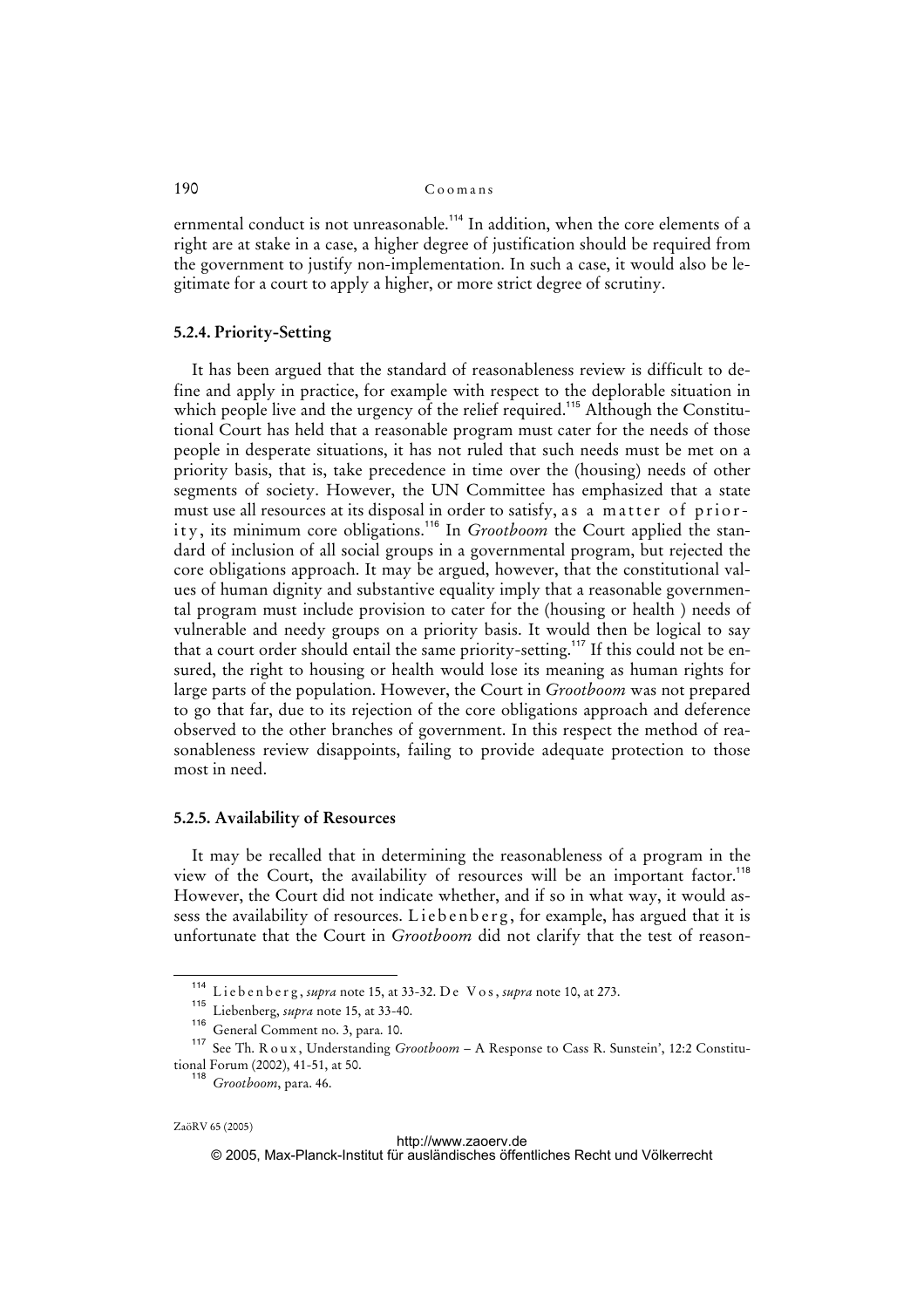ableness would apply to all policies and processes that determine the overall availability of resources, the allocation of resources between the local, provincial and national spheres of government, as well as the level of resources allocated to particular spheres of government.<sup>119</sup> In addition, who determines the level of resources available and for what purpose in relation to other legitimate governmental goals? Where do resources come from? Do the constitutional provisions on social and economic rights oblige a reallocation of resources from one sector of the domestic budget to another, for instance from military expenditure to social services, or from transport to housing? It is also possible to move resources from one sector within a governmental department to another, for example from higher education to primary education. Another option would be to move resources among social welfare budgets, say more resources for housing, less for social assistance. According to Moellendorf, a broad definition of available resources must be used "if socio-economic rights are to guide policy rather than depend on it".<sup>120</sup> It is obvious that government and parliament are the main actors involved in these kinds of decisions. However, the Court has reserved a role for the judiciary by holding that judicial scrutiny of social and economic rights may have budgetary implications.<sup>121</sup> When governments face severe resource constraints, international human rights law seems to prioritize the protection of the social and economic rights of the vulnerable members of society, especially their subsistence rights.<sup>122</sup> Thus, when performing its reviewing function, the Court should be led by the constitutional value of human dignity, meaning that governmental programs should be scrutinized from the standard whether priority (meaning the temporal order) was given to safeguarding the social and economic rights of the most vulnerable segments of society. This should have consequences for the allocation of resources.

It should be recalled that the Court in *Soobramoney* and *Grootboom* held that the content of the obligations and the corresponding (social and economic) rights are dependent upon available resources.<sup>123</sup> This is questionable because it would mean an erosion of the content of rights and obligations. One could say that the availability of resources affects the rate and the extent to which a right can be realized in practice, and that this process is subject to the test of reasonableness. The

<sup>&</sup>lt;sup>119</sup> S. Liebenberg, The Right to Social Assistance: The Implications of *Grootboom* for Policy Reform in South Africa, 17 SAJHR (2001), 232-257, at 255.

<sup>120</sup> D. Moellendorf, Reasoning about Resources: *Soobramoney* and the Future of Socio-Economic Rights Claims, 14 SAJHR (1998), 327-333, at 332.

<sup>121</sup> *TAC*, para. 38.

General Comment no. 3, *supra* note 80, para. 12. See also "The Limburg Principles on the Implementation of the International Covenant on Economic, Social and Cultural Rights", 9 HRQ (1987), 122-135. Principle no. 28 reads: "In the use of the available resources due priority shall be given to the realization of rights recognized in the Covenant, mindful of the need to assure to everyone the satisfaction of subsistence requirements as well as the provision of essential services." See also Principle no. 25: "States parties are obligated regardless of the level of economic development, to ensure respect for minimum subsistence rights of all." See also Bilchitz, *supra* note 100, at 15-16 who refers to those interests that relate to the survival of people.

<sup>123</sup> *Soobramoney,* para. 11; *Grootboom*, para. 46.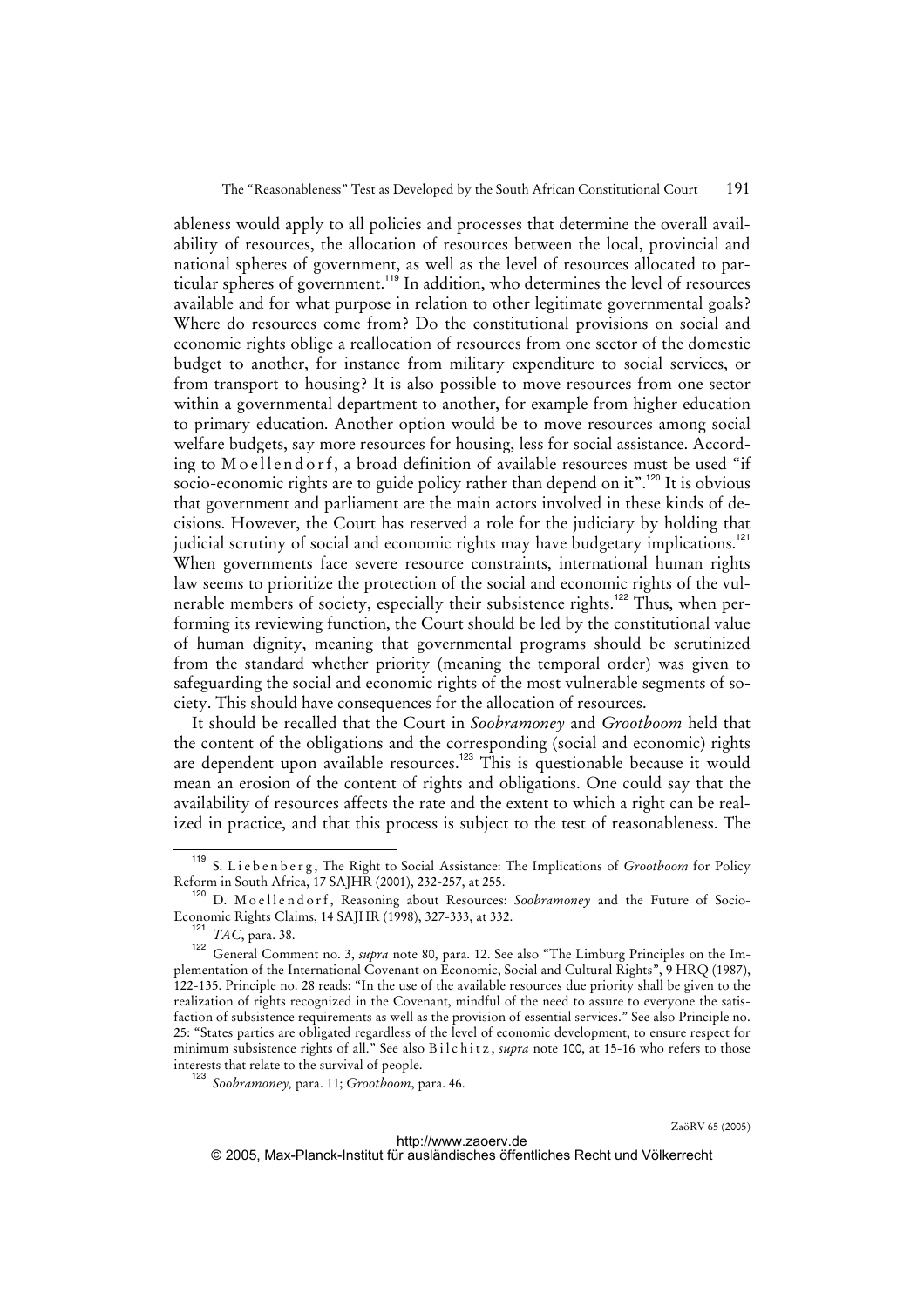content of rights, however, as well as the content of obligations resulting from the rights exist independently of the availability of resources; they cannot be subject to reasonableness review. Otherwise one would risk stepping onto a downward slope.

### **5.2.6. Limitation of Rights**

In *Khosa* the question was briefly discussed whether Section 36(1) of the Constitution – the general limitations clause of the Bill of Rights – can also be applied to social and economic rights.<sup>124</sup> Since Sections 26(2) and  $27(2)$  contain "internal limitations", or qualified obligations, the Court raised the question whether reasonable measures within the context of those provisions mean the same or something else than a reasonable limitation within the meaning of Section 36.<sup>125</sup> The Court did not elaborate on this, but noted that this issue had been subject of academic debate. It found an extensive treatment of the issue for the case at hand not necessary. It concluded, however, that the exclusion of the permanent residents from the scheme for social assistance was neither reasonable, nor justifiable within the meaning of Section 36.<sup>126</sup> This brief reference to Section 36(1) raises the much broader issue of whether social and economic rights that are subject to progressive realization on the basis of reasonable measures and available resources can be limited. Due to the fact that these rights to a large extent imply qualified positive obligations for the state, it has been argued that a limitation of this (positive) dimension of such a right is problematic and complicated.<sup>127</sup> However, judicial review of a Section 36 limitation of the right to housing  $(S. 26(1))$  and health  $(S. 27(1))$  on the basis of an interference with the negative obligation to respect would very well be possible.<sup>128</sup> Such an approach would fit in well with the different levels of state obligations recognized in the Constitution and in international human rights law.<sup>129</sup>

#### <http://www.zaoerv.de>

© 2005, Max-Planck-Institut für ausländisches öffentliches Recht und Völkerrecht

<sup>124</sup> Section 36(1) reads as follows:

The rights in the Bill of Rights may be limited only in terms of law of general application to the extent that the limitation is reasonable and justifiable in an open and democratic society based on human dignity, equality and freedom, taking into account all relevant factors including –

<sup>(</sup>a) the nature of the right;

<sup>(</sup>b) the importance of the purpose of the limitation;

<sup>(</sup>c) the nature and extent of the limitation;

<sup>(</sup>d) the relation between the limitation and its purpose; and

<sup>(</sup>e) less restrictive means to achieve the purpose.

<sup>125</sup> *Khosa*, para. 83.

 $\frac{126}{\text{Ibid., para. 84.}}$ 

See P. D e V o s, "Pious Wishes or Directly Enforceable Human Rights?: Social and Economic Rights in South Africa's 1996 Constitution, 13 SAJHR (1997), 67-101, at 92. M. Pieterse, Towards a Useful Role for Section 36 of the Constitution in Social Rights Cases?, 120 SALJ (2003), 41-48, at 42- 43.

Pieterse, at 44, 46.

Compare Section 7(2) of the Consitution and recent General Comments of the UN Committee.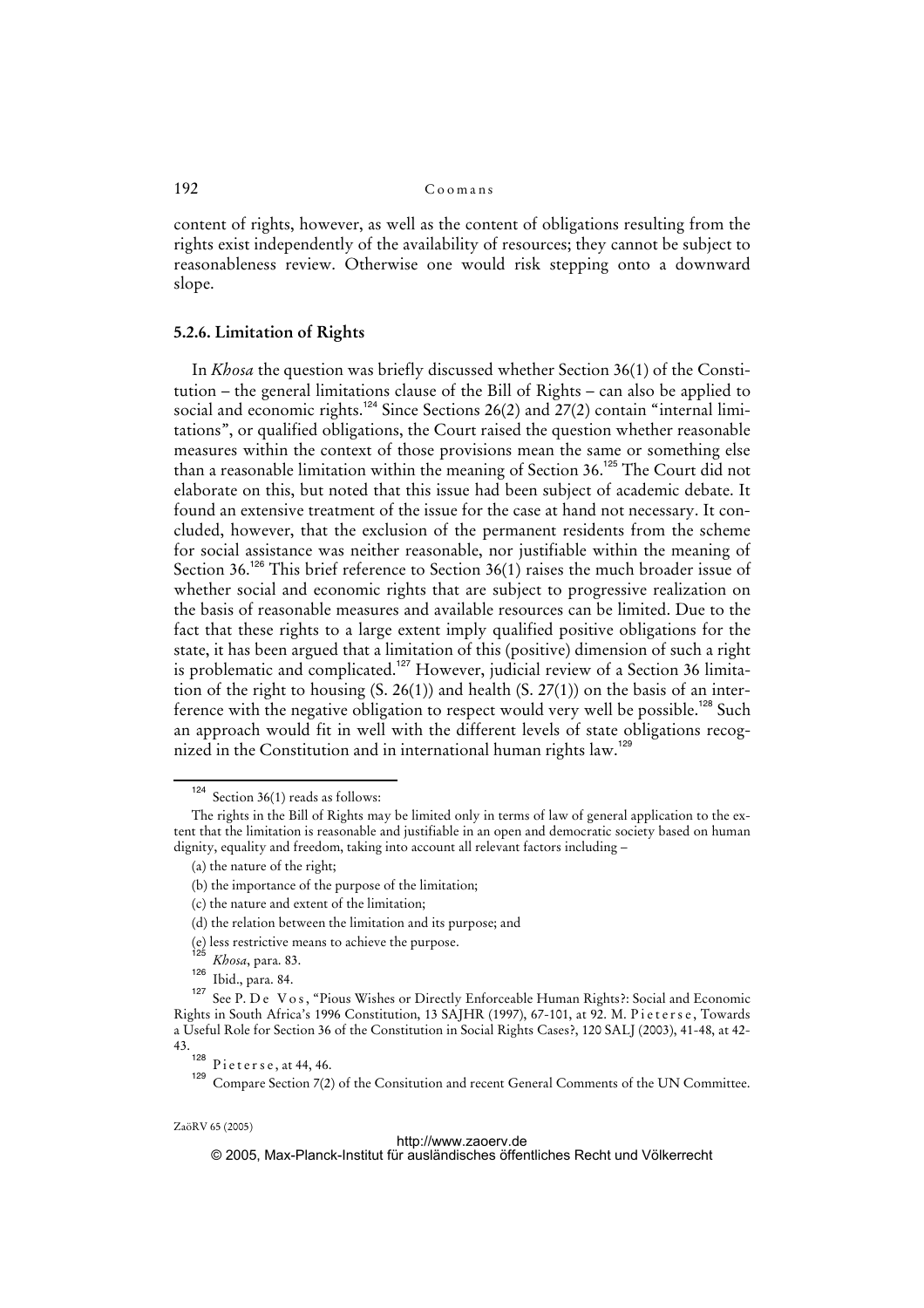Returning now to the *Khosa* case, through this judgment the Court in fact introduced elements of Section 36 scrutiny into the reasonableness test adopted in *Grootboom* by applying a proportionality test to the exclusion of the permanent residents from access to the social security scheme. The Court therefore implicitly confirmed that Section 36 can be applied in social rights cases. This proportionality review adds to the reasonableness requirements developed in *Grootboom* and reinforces the need for justification of governmental conduct in the field of constitutional rights implementation. It shows that the criteria of Section 36 may have a meaning beyond the limitations clause.<sup>130</sup>

Another, related question in this respect is whether resource constraints can be invoked to justify non-realization of a right by using limitation language. In other words, can non-realization of a right due to a lack of resources be justified by using the limitations clause? International human rights law may provide some guidance here. In a general sense, it has been argued with respect to the ICESCR, that a reduction in the level of enjoyment of a right would not be a limitation under Article 4 ICESCR.<sup>131</sup> However, if a government would characterize such a reduction as a limitation of a right, then the criteria of Article 4 would apply.<sup>132</sup> Article 4 would have a protective function in such a case, in the sense of serving as a safeguard against improper interference in the enjoyment of rights, rather than being permissive of state action. In addition, Article 4 may not be used to introduce limitations on rights which affect the subsistence, survival or integrity of a person.<sup>133</sup> State obligations in this domain would belong to the core obligations.<sup>134</sup>

### **5.2.7. Retrogressive Measures**

It is submitted that a failure by a government to devote the maximum of its available resources to progressively achieve the realization of social and economic rights does not constitute a limitation in the sense of Article 4. However, retrogres-

<sup>&</sup>lt;sup>130</sup> Compare Pieterse, *supra* note 127, at 47 and Scott/Alston, *supra* note 113, at 240, footnote 87.

Article 4 ICESCR reads as follows: "The States Parties to the present Covenant recognize that, in the enjoyment of those rights provided by the State in conformity with the present Covenant, the State may subject such rights only to such limitations as are determined by law only in so far as this may be compatible with the nature of these rights and solely for the purpose of promoting the general welfare in a democratic society."

<sup>&</sup>lt;sup>132</sup> See Ph. A l s t o n / G. Q u i n n, The Nature and Scope of States Parties' Obligations under the International Covenant on Economic, Social and Cultural Rights, 9 HRQ (1987), 156-229, at 205-206. Alston and Quinn base their interpretation on an analysis of the *travaux préparatoires* of the Covenant.

<sup>133&</sup>lt;br>Limburg Principles, *supra* note 122, Principle no. 46 and 47.<br><sup>134</sup> The LIN Committee has stimulated that ages abliations a

The UN Committee has stipulated that core obligations arising from the right to health are non-derogable. See General Comment no. 14, para. 47. This is contrary to the view of the Committee in General Comment no. 3, that "any assessment as to whether a State has discharged its minimum core obligation must also take account of resource constraints within the country concerned" (para. 10).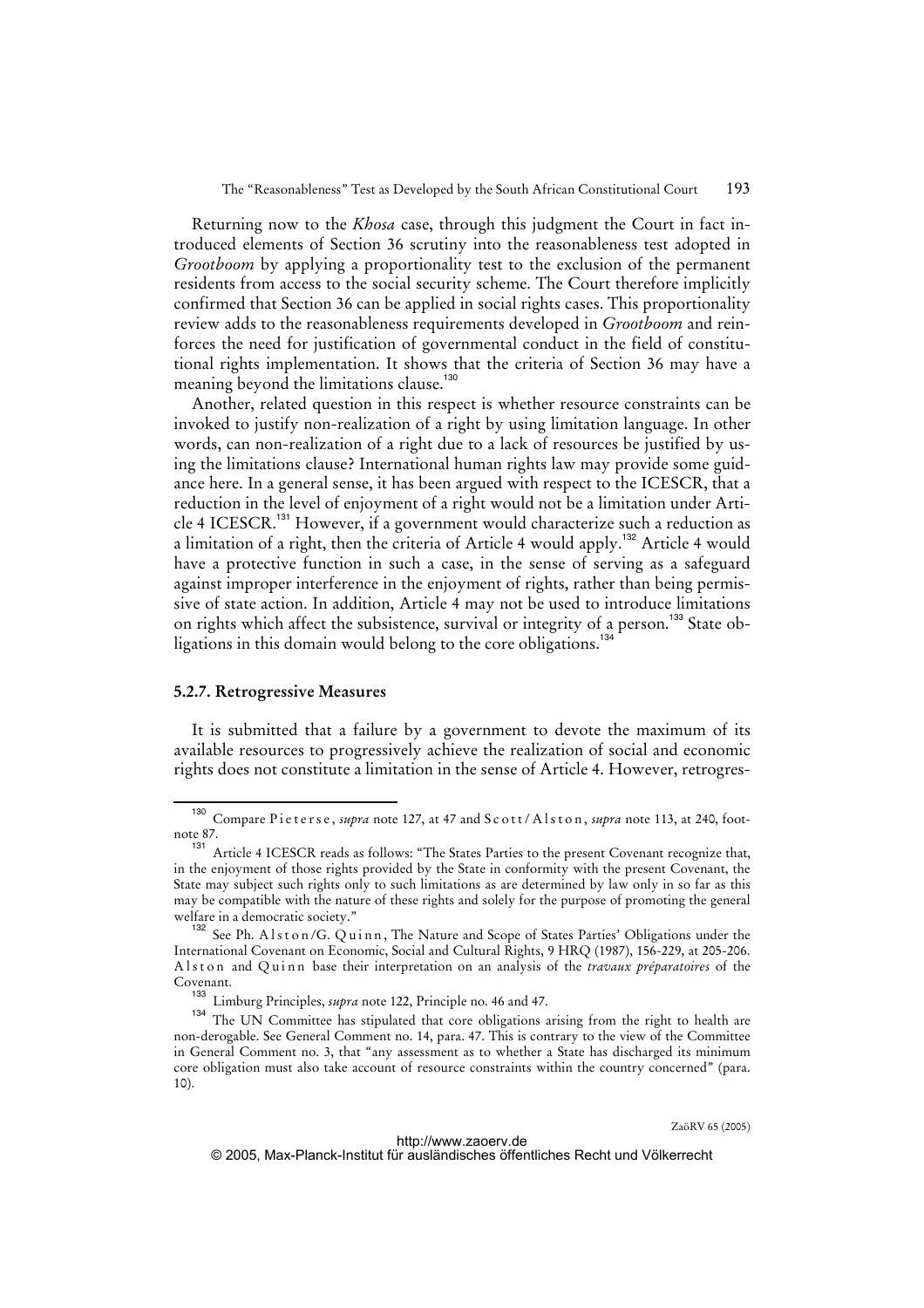sive measures may require a stricter and higher level of justification and scrutiny. General Comment no. 3, of the UN Committee provides that "any deliberately retrogressive measures in that regard [in respect of the full realization of the rights, FC] would require the most careful consideration and would need to be fully justified by reference to the totality of the rights provided for in the Covenant and in the context of the full use of the maximum available resources".<sup>135</sup> This interpretation of the element of progressive realization was adopted by the Constitutional Court in *Grootboom*. <sup>136</sup> With respect to the South African context it is therefore suggested that elements of the proportionality test be included in and applied to reasonableness review of retrogressive measures. Such elements may be derived from Section 36(1) and the *Khosa* judgment, such as the need for the government to show that the retrogressive measure does not affect the nature of a right and that no other less drastic measures are available. Other justification requirements would include the need for the government to demonstrate that the retrogressive measure does not have a discriminatory effect that is unfair and does not affect the dignity of the persons who will face the effects of the measures taken. The need to protect the rights of the vulnerable segments of society must always serve as a protective guide whenever such retrogressive measures are considered, for example by taking compensatory measures or alternative programs providing protection.<sup>137</sup>

### **6. Concluding Remarks**

Reasonableness review is a useful tool for courts to assess the implementation or lack of implementation of social and economic rights at the domestic level. It therefore strengthens the justiciability of these rights. It also provides guidance to governmental authorities in the sense that it forces these authorities to justify their policies as they are drafted, implemented and reviewed. The major weakness of this method of review, however, is that it does not provide for the minimum core obligations element. Can a governmental program be reasonable when it does not provide for effective implementation of the most essential elements of a right for those people whose situation is most urgent and intolerable? In my view, such a program would be a poor one if measured against the overarching value of human dignity. One cannot ignore the fact that people have expectations about the provision of social and economic rights that may simply be unrealistic when the different needs of people, limited resources and competing claims for these resources are taken into account.<sup>138</sup> Seen from this angle, reasonableness review has brought less than what some of the drafters of the Constitution may have hoped for.

<sup>135</sup> General Comment no. 3, para. 9.

<sup>136</sup> *Grootboom*, para. 45.

See also L i e b e n b e r g , *supra* note 96, at 10 and General Comment no. 3, para. 12.

<sup>138</sup> This was highlighted by Judge C h a s k a l s o n on the eve of the *Grootboom* judgment of the Constitutional Court, when he warned against such expectations: "Too many of us are concerned about what we can get from the new society [of the future, FC], too few with what is needed for the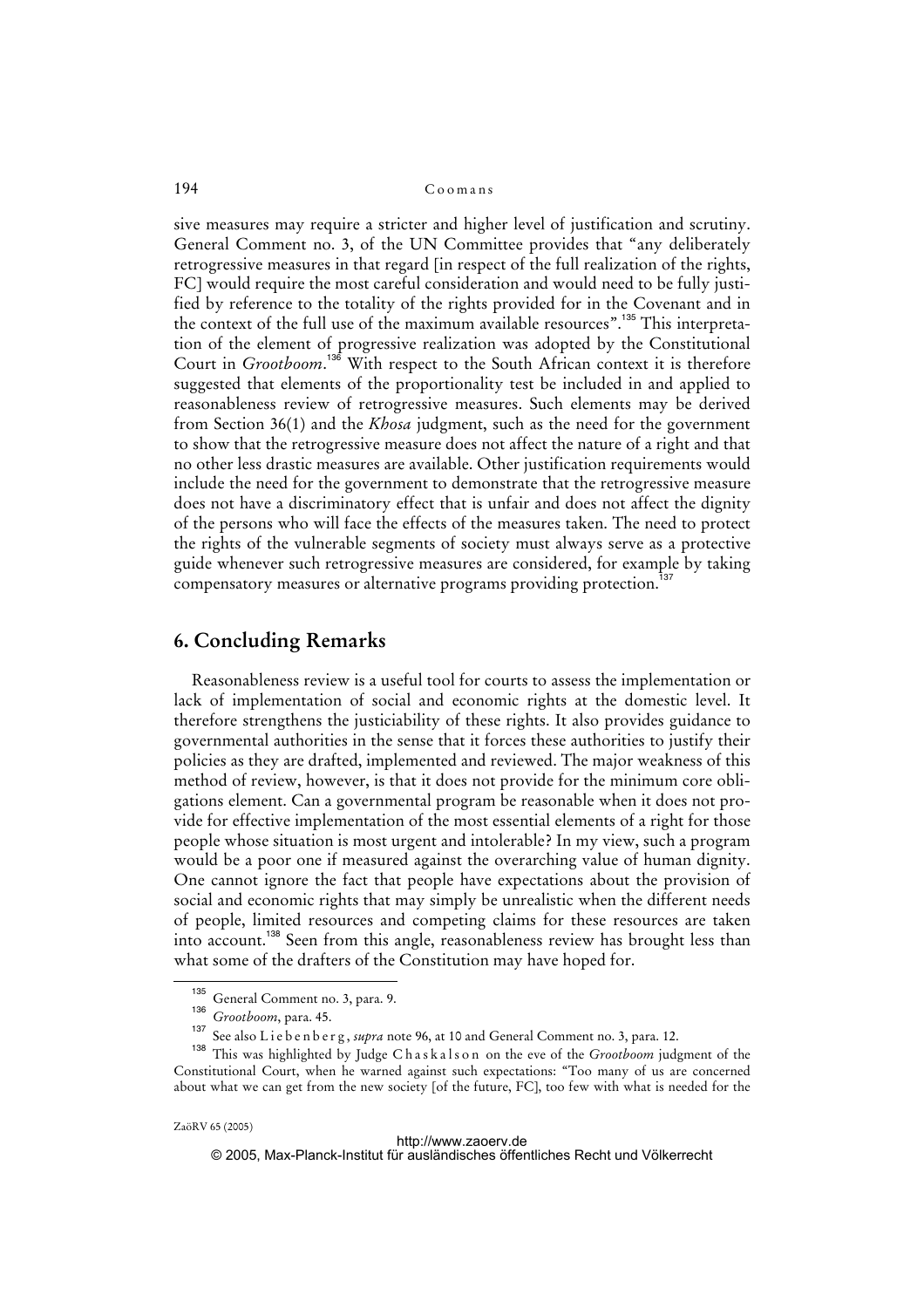It has been argued that the method of review developed in *Grootboom* is in fact the application of administrative law standards of rationality and fair procedures based on the concept of reasonableness, rather than an intrusive form of scrutiny to undo a violation and uphold a constitutional social right.<sup>139</sup> It may be true that reasonableness review originated in administrative law concepts and contains some procedural elements derived from this field of law. It was given a substantive rights-based content through the emphasis on the value of human dignity as the guiding principle and the requirement to provide short-term relief to the desperate and needy. But it should be admitted that the standard of reasonableness review does not grant individual relief, that is, an entitlement to claim immediate access to housing or health services. The core obligations dimension is the missing element in this respect. Providing for such a form of immediate relief would be the right decision in cases of serious destitution. One may see this standard of review as a first step in an ongoing process of holding governments accountable for their record in social and economic rights implementation. This method should be developed further, as the Constitutional Court itself did in the *TAC* and *Khosa* cases.<sup>140</sup> In this connection, it should also be recalled that the Court in *Grootboom* left the door ajar for a possible role of the minimum core obligations approach in determining the reasonableness of governmental measures.<sup>141</sup>

Reasonableness review can be important from the perspective of crossfertilization between international human rights law and national constitutional systems: international human rights law as an aid in interpreting domestic law, and domestic legal developments as a guide for the interpretation and progressive development of international human rights law. According to Scott and Alston, a transnational order of human rights protection may evolve:

As courts increasingly interpret international human rights obligations as part of interpreting their own constitutions and statutes, they help gradually to build up a transnational consensus that can be 'received' into the international legal order, both in terms of persuasive reasoning that international bodies see fit to embrace and, more formally, in terms of general principles of law with their own status as international law. In this way,

Grootboom, para. 33.

-

realization of the goals of the Constitution." See A. Chaskalson, Human Dignity as a Foundational Value of Our Constitutional Order, 16 SAJHR (2000), 193, at 205.

<sup>&</sup>lt;sup>139</sup> I. Hare, Social Rights as Fundamental Human Rights, in: B. Hepple (ed.), Social and Labour Rights in a Global Context, Cambridge 2002, 153-181, at 167, 180.

<sup>&</sup>lt;sup>140</sup> For example, in a recent judgment the Constitutional Court held that even an obligation to abstain from interference, such as the obligation not to evict people from their home (Sect. 26(3)), may give rise to positive obligations. The Court stated that in considering whether it is just and equitable to make an eviction order under the Prevention of Illegal Eviction from and Unlawful Occupation of Land Act (1998), the responsibilities that municipalities bear in terms of Section 26 of the Constitution are relevant. Where the need to evict people arises and before seeking an eviction order from a court, a municipality has to show that it had responded reasonably to the dire situation of the occupiers of the land, for instance by actively investigating whether suitable alternative accommodation is available or by another appropriate solution. See *Port Elizabeth Municipality v Various Occupiers*, case CCT 53/03, decided on 1 October 2004, paras. 30, 56-61. See for a discussion of this judgment, K. Pillay, Property v Housing Rights: Balancing the Interests in Evictions Cases, 5:5 ESR Review (2004), 16-18.